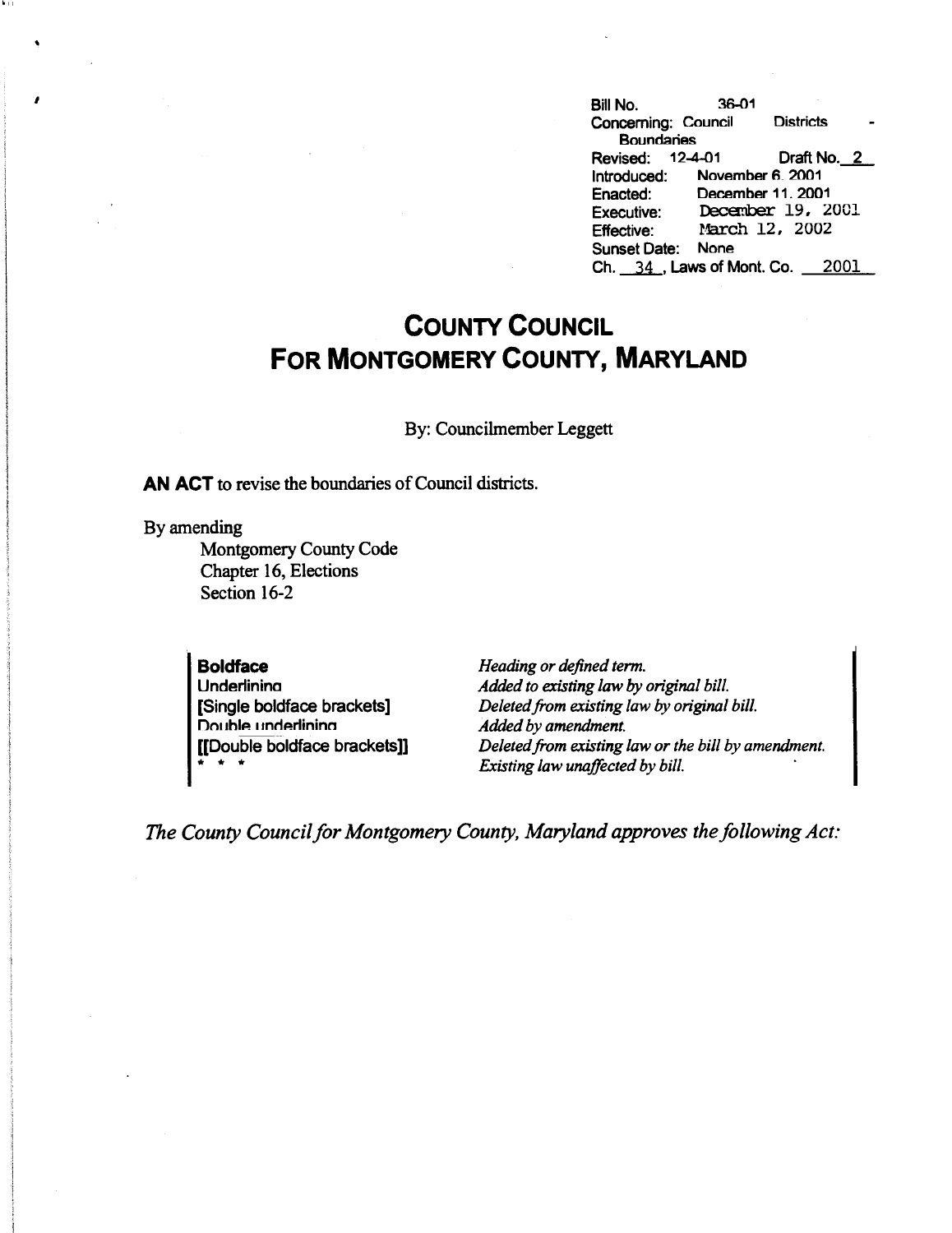## I **Sec. 1. Section 16-2 is amended as follows:**

2 **16-2. Boundaries of Council districts.** 

3 The boundaries of the *5* Council districts required under Section 103 of the 4 · County Charter are as follows.

5 6 7 8 9 IO 11 12 13 14 15 16 17 18 19 20 21 22 23 24 25 26 27  $[(a)$  District 1. The southern boundary of District 1 begins at the junction of the boundary lines of Montgomery County (Maryland), the District of Columbia and Fairfax County (Virginia); thence northwesterly along the boundary line of Montgomery County and Fairfax County to a point on a line of prolongation from Muddy Branch; thence north along said line of prolongation, crossing the Potomac River and circumscribing Watkins Island to Muddy Branch; thence meandering northerly and easterly along the center line of Muddy Branch to its intersection with Turkey Foot Road; thence easterly along the center line of Turkey Foot Road to its junction with Travilah Road; thence northeasterly along the center line of Travilah Road to its junction with Piney Meetinghouse Road; thence southerly along the center line of Piney Meetinghouse Road to its intersection with the right-of-way of the Potomac Electric Power Company (PEPCO) power line; thence easterly along the center line of the PEPCO right-of-way to its intersection with Falls Road (Md. Route 189); thence northeasterly along the center line of Falls Road to its immediate junction with Montrose Road; thence east along the center line of Montrose Road, continuing as Randolph Road at Rockville Pike (Md. Route 355), to the intersection of Randolph Road with Parklawn Drive; thence north along the center line of Parklawn Drive to its intersection with the right-of-way of the Rockville Facility (formerly the proposed Outer Beltway right-of-way); thence northeast along the center line of the Rockville Facility right-of-way approximately 2000

 $-2-$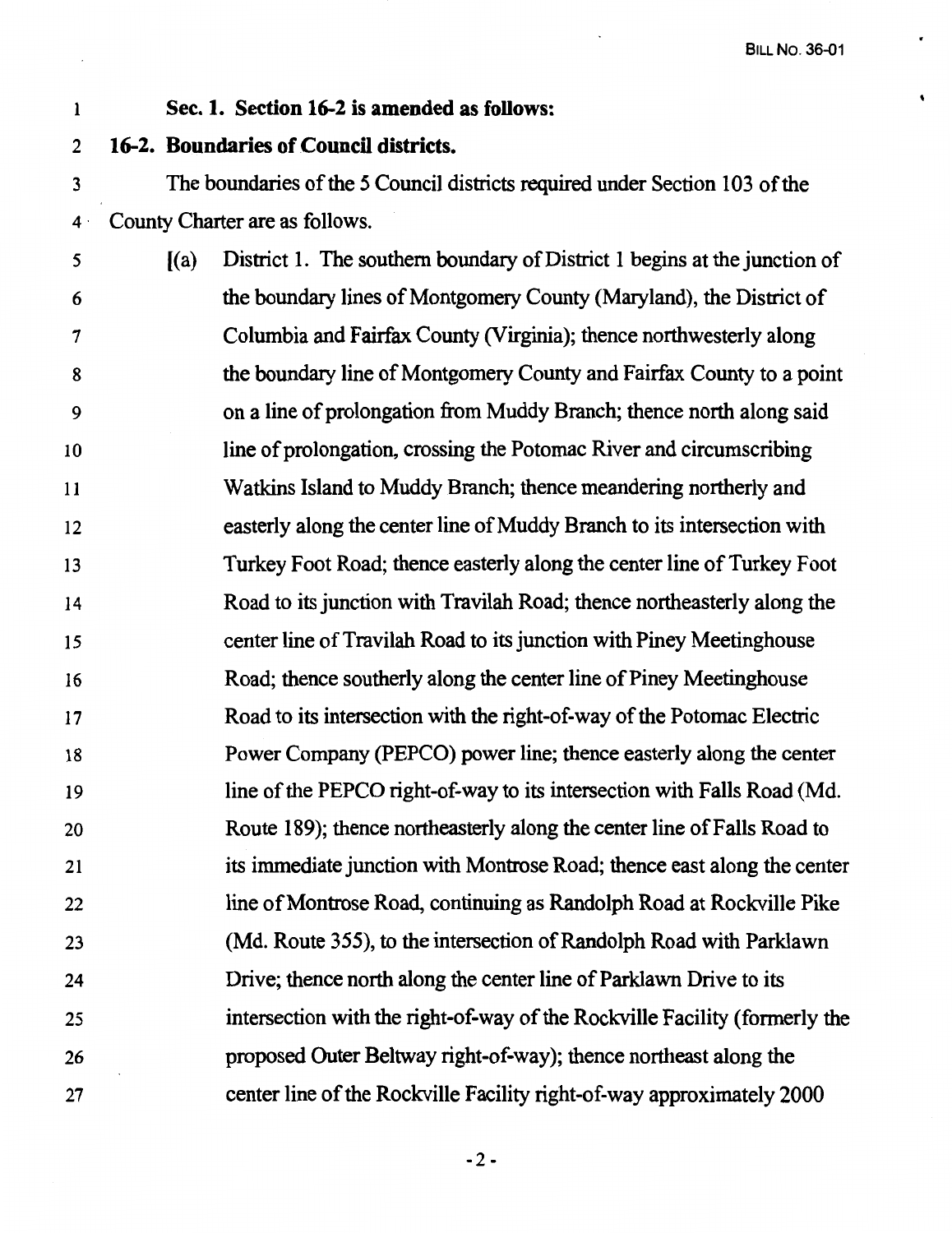l.

| 28 |       | feet and due north to its junction with a southern boundary line of Rock |
|----|-------|--------------------------------------------------------------------------|
| 29 |       | Creek Regional Park; thence east along said Park boundary line and a     |
| 30 |       | line of prolongation to Rock Creek at a point opposite Edgebrook Road;   |
| 31 |       | thence meandering southeasterly along the center line of Rock Creek to   |
| 32 |       | its intersection with the boundary line of Montgomery County and the     |
| 33 |       | District of Columbia; thence southwest along said boundary line to its   |
| 34 |       | junction with the boundary lines of Montgomery County, the District of   |
| 35 |       | Columbia and Fairfax County, the point of beginning.]                    |
| 36 | [(b)] | District 2. The southwestern boundary of District 2 begins at the        |
| 37 |       | confluence of Muddy Branch with the Potomac River; thence                |
| 38 |       | continuing south along a prolongation from Muddy Branch across the       |
| 39 |       | Potomac River and circumscribing Watkins Island, to the boundary line    |
| 40 |       | of Montgomery County (Maryland) and Fairfax County (Virginia);           |
| 41 |       | thence northwesterly and northeasterly along said boundary line,         |
| 42 |       | continuing as the boundary line of Montgomery County and Loudoun         |
| 43 |       | County (Virginia), to its junction with the boundary line of Montgomery  |
| 44 |       | County and Frederick County (Maryland); thence northeast along said      |
| 45 |       | boundary line, continuing as the boundary line of Montgomery County      |
| 46 |       | and Carroll County (Maryland) to its convergence with the boundary       |
| 47 |       | line of Montgomery County and Howard County (Maryland); thence           |
| 48 |       | southwesterly and southeasterly along said boundary line to its junction |
| 49 |       | with Ednor Road; thence southwesterly along the center line of Ednor     |
| 50 |       | Road, continuing as Layhill Road (Md. Route 182) at Norwood Road,        |
| 51 |       | to its junction with Norbeck Road (Md. Route 28); thence southwesterly   |
| 52 |       | along the center line of Norbeck Road to its junction with Muncaster     |
| 53 |       | Mill Road (Md. Route 115); thence northwesterly along the center line    |
| 54 |       | of Muncaster Mill Road, continuing as Snouffer School Road at            |
|    |       |                                                                          |

*I* 

 $\mathcal{L}^{\text{max}}_{\text{max}}$ 

 $\bar{\beta}$ 

-3-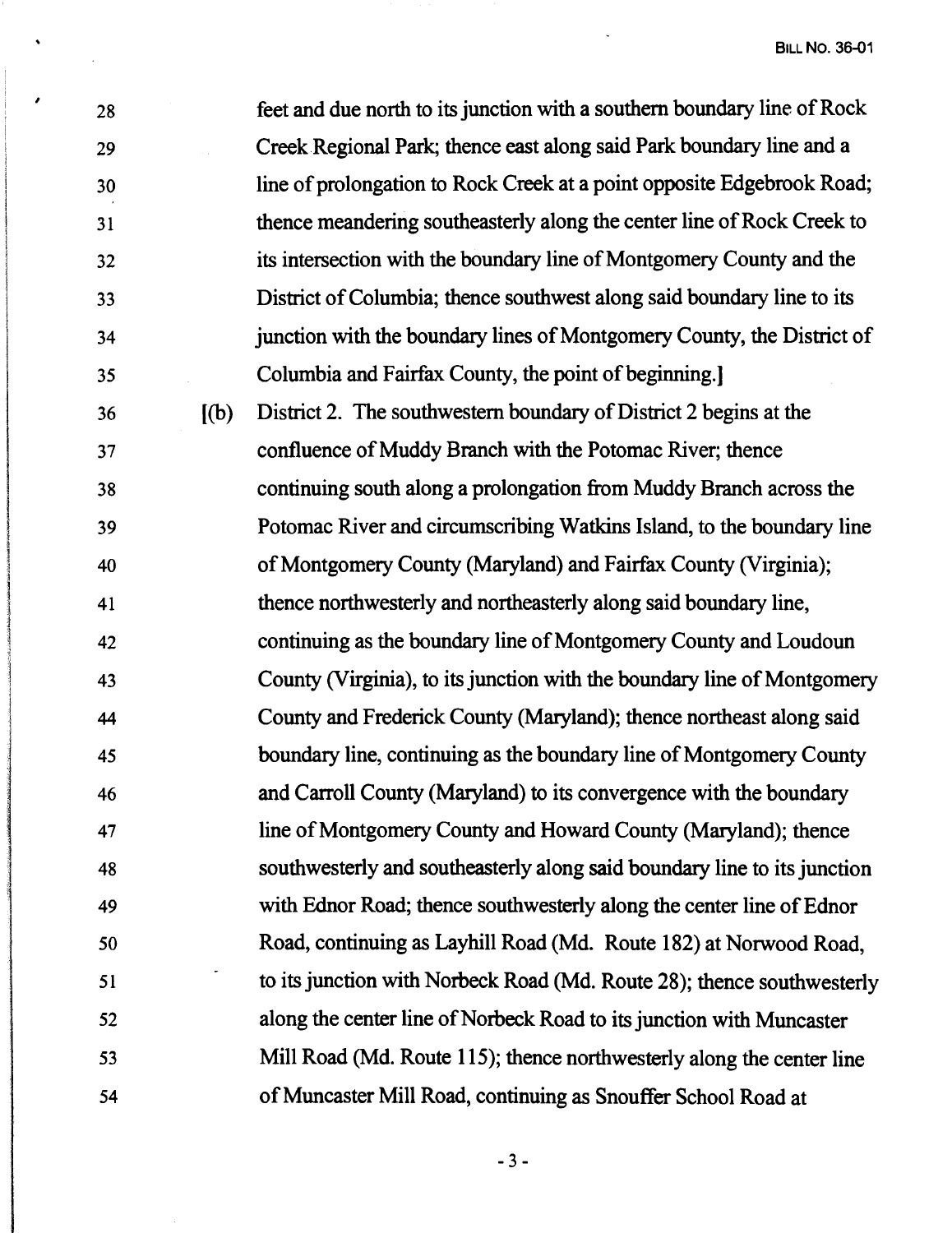55 56 57 58 · 59 60 61 62 63 64 65 66 67 68 69 70 71 72 73 74 75 76 77 78 79 80 81 Woodfield Road (Md. Route 124), to the junction of Snouffer School Road with Goshen Road; thence south along the center line of Goshen Road, continuing as North Summit Avenue at Girard Street, to its intersection with the municipal boundary line of the City of Gaithersburg on the north side of Park Avenue; thence southwest and northwest along said municipal boundary line, crossing through the Asbury Methodist Home property, to its junction with the municipal boundary line on the southeastern side of Odend'hal Avenue; thence northeast along the southeastern side of Odend'hal Avenue to its junction with Lost Knife Road; thence northwesterly along the south side of Lost Knife Road to its junction with Montgomery Village Avenue; thence southwesterly along the center line of Montgomery Village Avenue to its junction with the municipal boundary line of the City of Gaithersburg; thence west, northerly, and southwesterly along said municipal boundary line to its intersection with Whetstone Run; thence meandering westerly along Whetstone Run to its immediate intersection with Watkins Mill Road; thence northeasterly along the center line of Watkins Mill Road to its intersection with a northern municipal boundary line of the City of Gaithersburg; thence westerly along said municipal boundary line to its intersection with Frederick Road (Md. Route 355); thence northwesterly along the center line of Frederick Road to its immediate intersection with Great Seneca Creek; thence meandering southwesterly along the center line of Great Seneca Creek to its intersection with the right-of-way of the Potomac Electric Power Company (PEPCO) power line; thence southeasterly along the center line of the PEPCO right-of-way to its intersection with Damestown Road (Md. Route 28); thence southwesterly along the

-4-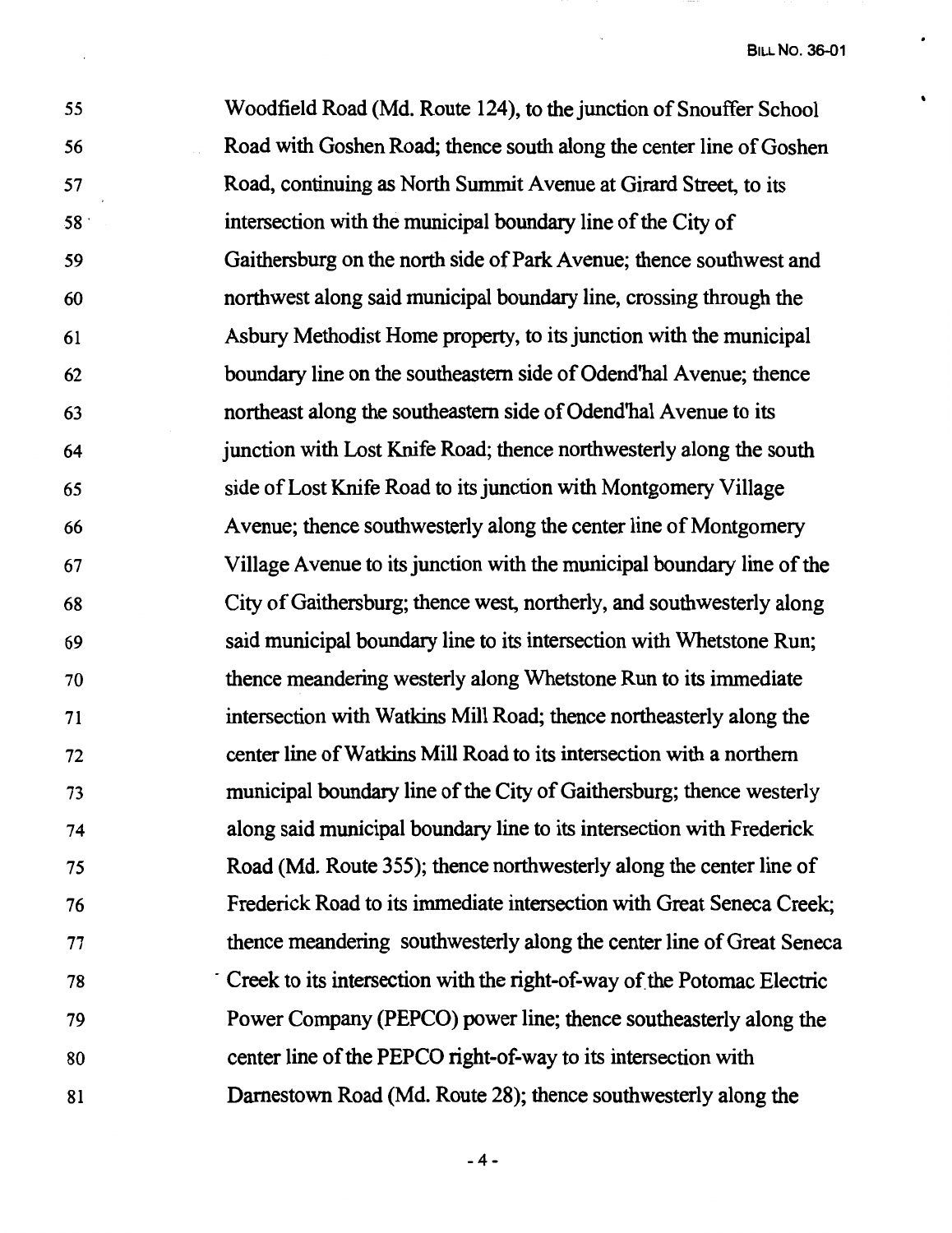82 83 84 85 86 87 88 89 90 91 92 93 94 95 96 97 98 99 100 101 102 103 104 105 106 107 108  $(c)$ center line of Damestown Road to its junction with Jones Lane; thence southerly along the center line of Jones Lane to its intersection with Turkey Foot Road; thence southeasterly along the center line of Turkey Foot Road to its intersection with Muddy Branch; thence meandering southwesterly along the center line of Muddy Branch to its confluence with the Potomac River, the point of beginning. District 3. The southwestern boundary of District 3 begins at the intersection of Muddy Branch and Turkey Foot Road; thence northwesterly along the center line of Turkey Foot Road to its junction with Jones Lane; thence northerly along the center line of Jones Lane to its junction with Damestown Road (Md. Route 28); thence northeasterly along the center line of Darnestown Road to the right-of-way of the Potomac Electric Power Company (PEPCO) power line; thence northwesterly along the center line of the PEPCO right-of-way to its intersection with Great Seneca Creek; thence meandering northeasterly along the center line of Great Seneca Creek to its intersection with Frederick Road (Md. Route 355); thence southeasterly along the center line of Frederick Road to its immediate intersection with the northern municipal boundary line of the City of Gaithersburg; thence northeasterly, southeasterly, and northeasterly along said municipal boundary line to its intersection with the center line of Watkins Mill Road; thence southwest along the center line of Watkins Mill Road to its intersection with Whetstone Run; thence meandering easterly along Whetstone Run to its immediate intersection with a northern municipal boundary line of the City of Gaithersburg; thence southeasterly along said municipal boundary line to its junction with Montgomery Village A venue; thence northeasterly along the center line of Montgomery

*I* 

-5-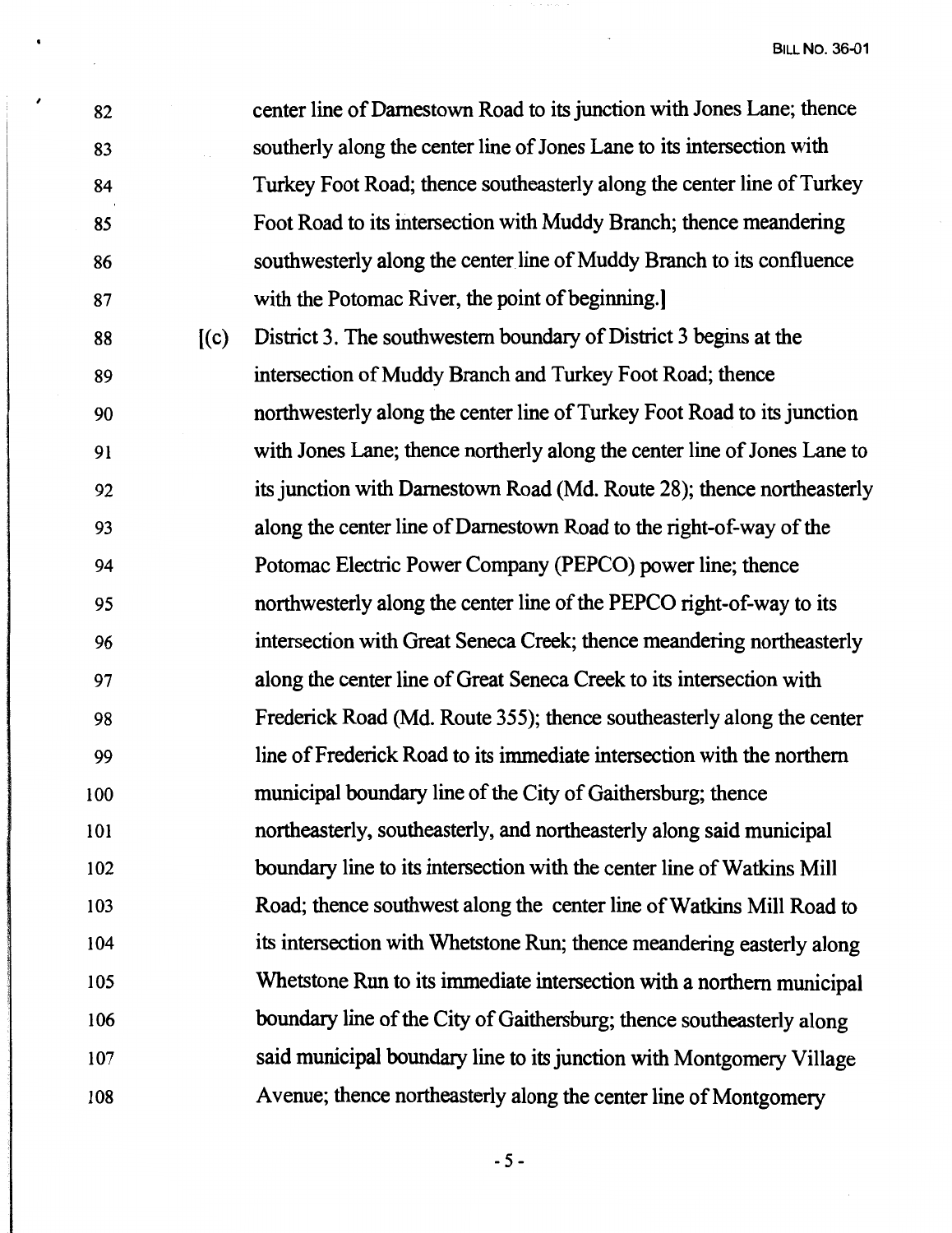109 110 111 112· 113 114 115 116 117 118 119 120 121 122 123 124 125 126 127 128 129 130 131 132 133 134 135 Village Avenue to its junction with Lost Knife Road; thence southeasterly along the south side of Lost Knife Road to its junction with Odend'hal Avenue; thence southwesterly along the southeastern side of Odend'hal Avenue to its intersection with the north side of Russell Avenue; thence southeast, following the municipal boundary line of the City of Gaithersburg and crossing through the Asbury Methodist Home property to the junction of said municipal boundary line on the north side of Park Avenue with North Summit Avenue; thence north along the center line of North Summit Avenue, continuing as Goshen Road at Girard Street, to its junction with Snouffer School Road; thence southeasterly along the center line of Snouffer School Road, continuing as Muncaster Mill Road (Md. Route 115) at Woodfield Road (Md. Route 124), to the intersection of Muncaster Mill Road with the North Branch of Rock Creek; thence meandering southwesterly along the center line of the North Branch to its northeastern confluence with Lake Bernard Frank; thence southwesterly along the center line of Lake Bernard Frank to its southwestern confluence with the North Branch of Rock Creek; thence meandering southwesterly along the center line of the North Branch to its confluence with Rock Creek; thence meandering southerly along the center line of Rock Creek to a point opposite Edgebrook Road; thence due west along a line of prolongation from a southern boundary line of Rock Creek Regional Park to its junction with the right-of-way of the Rockville Facility (formerly the proposed Outer Beltway right-of-way); thence southwesterly along the center line of the Rockville Facility right-of-way to its intersection with Parklawn Drive; thence south along the center line of Parklawn Drive to its intersection with Randolph

-6-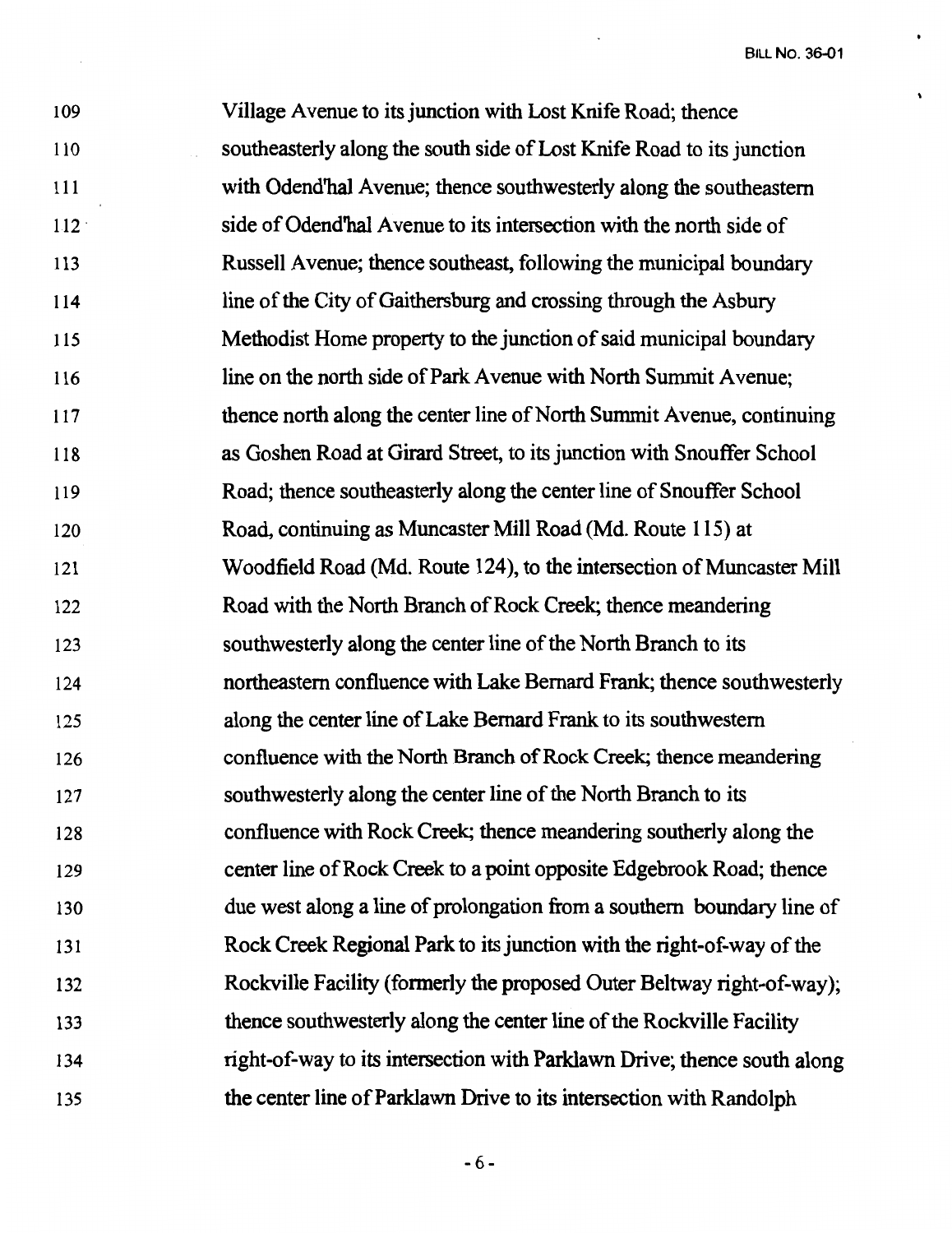$\ddot{\phantom{0}}$ 

| 136 |       | Road; thence west along the center line of Randolph Road, continuing       |
|-----|-------|----------------------------------------------------------------------------|
| 137 |       | as Montrose Road at Rockville Pike (Md. Route 355), to the junction of     |
| 138 |       | Montrose Road with Falls Road (Md. Route 189); thence southwesterly        |
| 139 |       | along the center line of Falls Road to its immediate intersection with the |
| 140 |       | right-of-way of the Potomac Electric Power Company (PEPCO) power           |
| 141 |       | line; thence westerly along the PEPCO right-of-way to its intersection     |
| 142 |       | with Piney Meetinghouse Road; thence northeasterly along the center        |
| 143 |       | line of Piney Meetinghouse Road to its junction with Travilah Road;        |
| 144 |       | thence southwesterly along the center line of Travilah Road to its         |
| 145 |       | junction with Turkey Foot Road; thence westerly along the center line      |
| 146 |       | of Turkey Foot Road to its intersection with Muddy Branch, the point of    |
| 147 |       | beginning.                                                                 |
| 148 | [(d)] | District 4. The southeastern boundary of District 4 begins at the junction |
| 149 |       | of the boundary line of Montgomery County (Maryland) and Prince            |
| 150 |       | George's County (Maryland) with Cherry Hill Road; thence                   |
| 151 |       | northwesterly along the center line of Cherry Hill Road to Columbia        |
| 152 |       | Pike (U.S. Route 29); thence southwesterly along Columbia Pike,            |
| 153 |       | continuing as Colesville Road (U.S. Route 29) at Northwest Branch, to      |
| 154 |       | the intersection of Colesville Road and University Boulevard West (Md.     |
| 155 |       | Route 193); thence northwesterly along the center line of University       |
| 156 |       | Boulevard West to its intersection with Georgia Avenue (Md. Route          |
| 157 |       | 97); thence north and northwesterly along the center line of Georgia       |
| 158 |       | Avenue to its intersection with Weller Road; thence westerly along the     |
| 159 |       | center line of Weller Road to its intersection with Connecticut Avenue     |
| 160 |       | (Md. Route 185); thence southerly along the center line of Connecticut     |
| 161 |       | Avenue to its intersection with Veirs Mill Road (Md. Route 586);           |
| 162 |       | thence northwesterly along the center line of Veirs Mill Road to its       |
|     |       |                                                                            |

*I* 

 $\overline{\phantom{a}}$ 

-7-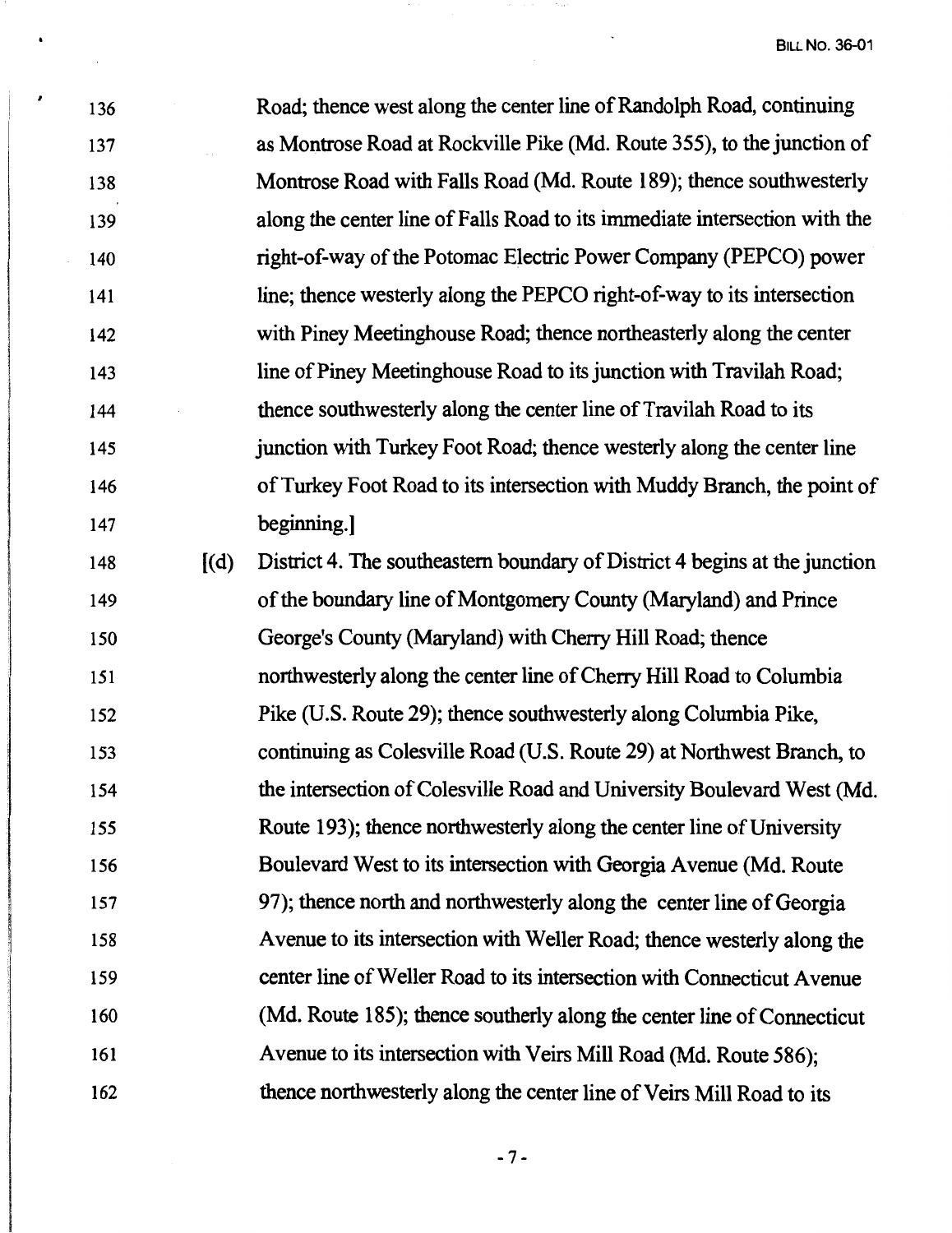$\mathbf{r}$ 

163 164 165 166 · 167 168 169 170 171 172 173 174 175 176 177 178 179 180 181 182 183 184 185 186 187 188 189  $I(e)$ intersection with Rock Creek; thence meandering northerly along the center line of Rock Creek to its junction with the North Branch of Rock Creek; thence meandering northeasterly along the center line of the North Branch to its southwestern confluence with Lake Bernard Frank; thence northeasterly along the center line of Lake Bernard Frank to its northeastern confluence with the North Branch of Rock Creek; thence meandering northeasterly along the center line of the North Branch to its intersection with Muncaster Mill Road (Md. Route 115); thence southeast along the center line of Muncaster Mill Road to its junction with Norbeck Road (Md. Route 28); thence northeasterly along the center line of Norbeck Road to its junction with Layhill Road (Md. Route 182); thence northeast along the center line of Layhill Road, continuing as Ednor Road at Norwood Road, to the intersection of Ednor Road with the boundary line of Montgomery County and Howard County (Maryland); thence southeasterly along said boundary line to its junction with the boundary line of Montgomery County and Prince George's County; thence southwesterly along said boundary line to its intersection with Cherry Hill Road, the point of beginning.] . District 5. The southern boundary of District 5 begins at the junction of the boundary lines of Montgomery County (Maryland), Prince George's County (Maryland), and the District of Columbia; then northwest along the boundary line of Montgomery County and the District of Columbia to the northernmost apex of the District of Columbia; then southwest along the boundary line of Montgomery County and the District of Columbia to its intersection with Rock Creek; then meandering westerly and northwesterly along the center line of Rock Creek to its intersection with Veirs Mill Road (Md. Route 586); then southeast along the center

-8-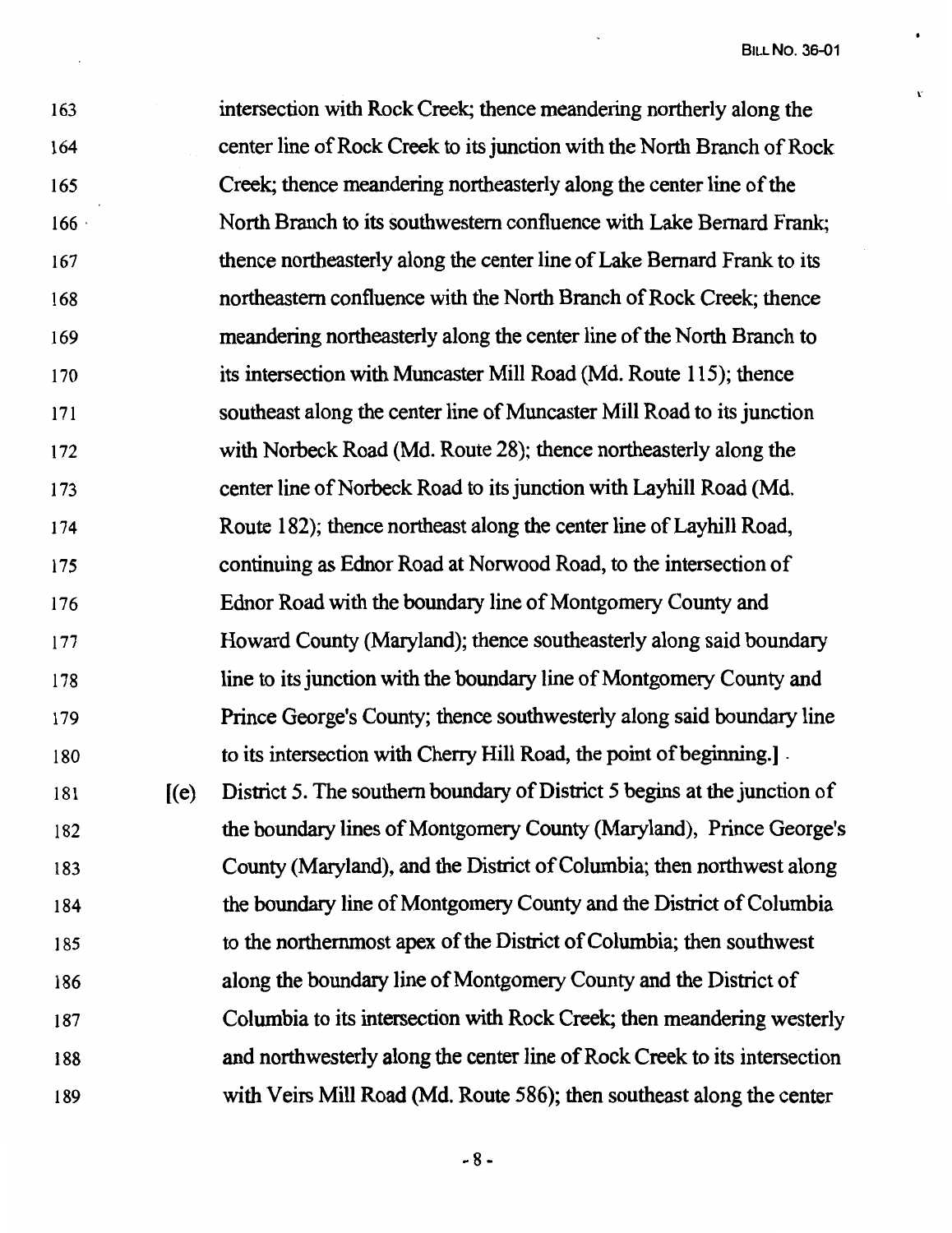| 190     | line of Veirs Mill Road to its intersection with Connecticut Avenue                     |
|---------|-----------------------------------------------------------------------------------------|
| 191     | (Md. Route 185); then northerly along the center line of Connecticut                    |
| 192     | Avenue to its intersection with Weller Road; then northeasterly along                   |
| $193 -$ | the center line of Weller Road to its intersection with Georgia Avenue                  |
| 194     | (Md. Route 97); then southeasterly and south along the center line of                   |
| 195     | Georgia Avenue to its intersection with University Boulevard West                       |
| 196     | (Md. Route 193); then southeasterly along the center line of University                 |
| 197     | Boulevard West to its intersection with Colesville Road (U.S. Route                     |
| 198     | 29); then northeasterly along the center line of Colesville Road,                       |
| 199     | continuing as Columbia Pike at Northwest Branch, to the junction of                     |
| 200     | Columbia Pike and Cherry Hill Road; then southeasterly along the                        |
| 201     | center line of Cherry Hill Road to its intersection with the boundary line              |
| 202     | of Montgomery County and Prince George's County; then southwest,                        |
| 203     | southeast, south, and southwesterly along that boundary line to its                     |
| 204     | junction with the boundary line of Montgomery County and the District                   |
| 205     | of Columbia, the point of beginning.]                                                   |
| 206     | The southern boundary of District 1 begins at the junction of the<br><u>District 1:</u> |
| 207     | boundary lines of Montgomery County (Maryland). the District of                         |
| 208     | Columbia. and Fairfax County (Virginia): then northwesterly along the                   |
| 209     | boundary line of Montgomery County and Fairfax County to a point on                     |
| 210     | a line of prolongation from Muddy Branch; then north along said line of                 |
| 211     | prolongation crossing the Potomac River and circumscribing around                       |
| 212     | the northwestern end of Watkins Island to Muddy Branch; then                            |
| 213     | meandering northerly and easterly along the center line of Muddy                        |
| 214     | Branch to its intersection with Turkey Foot Road; then easterly along                   |
| 215     | the center line of Turkey Foot Road to its junction with Travilah Road;                 |
| 216     | then northeasterly along the center line of Travilah Road to its junction               |

 $\partial_t \psi_{\alpha}(x)$  ,  $\partial_t \psi_{\alpha}(x)$  ,  $\partial_t \psi_{\alpha}(x)$ 

 $\downarrow$ 

 $\pmb{\cdot}$ 

 $\mathcal{L}_{\mathcal{A}}$ 

 $\ddot{\phantom{a}}$ 

-9-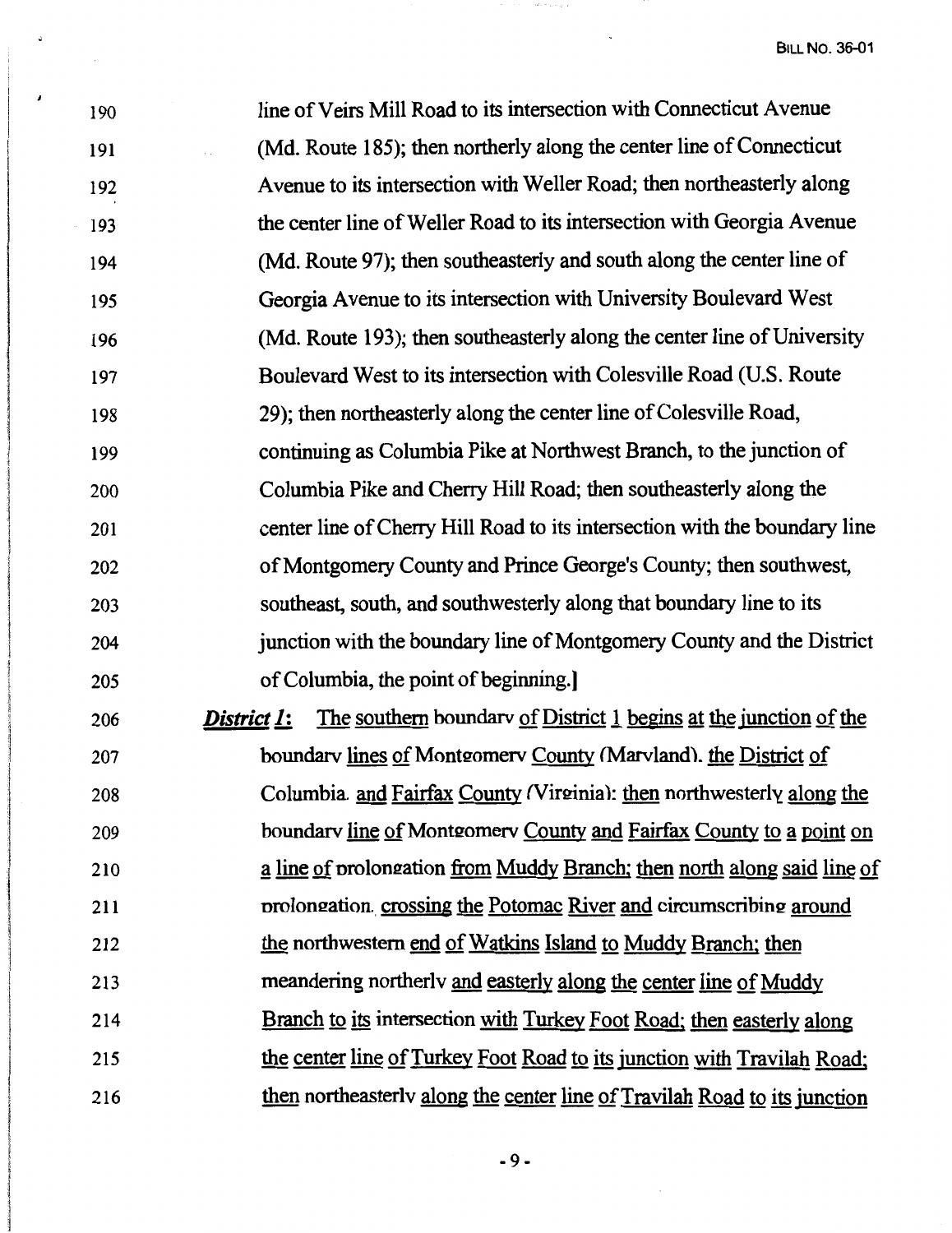ń

217 218 219 220 · 221 222 223 224 225 226 227 228 229 230 231 232 233 234 235 236 237 238 239 240 241 242 243 with Piney Meetinghouse Road; then southerly along the center line of Piney Meetinghouse Road to its intersection with the right-of-way of the Potomac Electric Power Comnanv (PEPCO) power line; then easterly along the center line of the PEPCO right-of-way to its intersection with Watts Branch; then meandering northeasterlv along the center line of Watts Branch to its intersection with the southern municinal boundarv line of the City of Rockville: then southeasterly along the southern municinal boundarv line to its junction with the center line of Falls Road; then southerlv along the center line of Falls Road to its intersection with the southern municinal boundarv line of the City of Rockville: then southeasterly and northeasterly along the municipal boundary line of the City of Rockville to its junction with the center line of Seven Locks Road; then southerly along the center line of Seven Locks Road to its intersection with the center line of Montrose Road; then east along the center line of Montrose Road to its junction with the municipal boundary line of the City of Rockville east of Wilmart Street; then northerly and easterly along the municinal boundarv line to the center line of East Jefferson Street; then north along the center line of East Jefferson Street to the municinal boundarv line of the City of Rockville: then easterly along the municinal boundarv line to the center line of Rockville Pike (Md. Route 355); then northwesterly along the center line of Rockville Pike to its intersection with Halpine Road; then northeasterly along the center line of Halpine Road to a point on a line of prolongation from Fishers Lane; then easterly along said line of prolongation to Fishers Lane; then easterly along the center line of Fishers Lane to its junction with the western boundarv line of Parklawn Cemeterv: then following the western, southern and eastern boundarv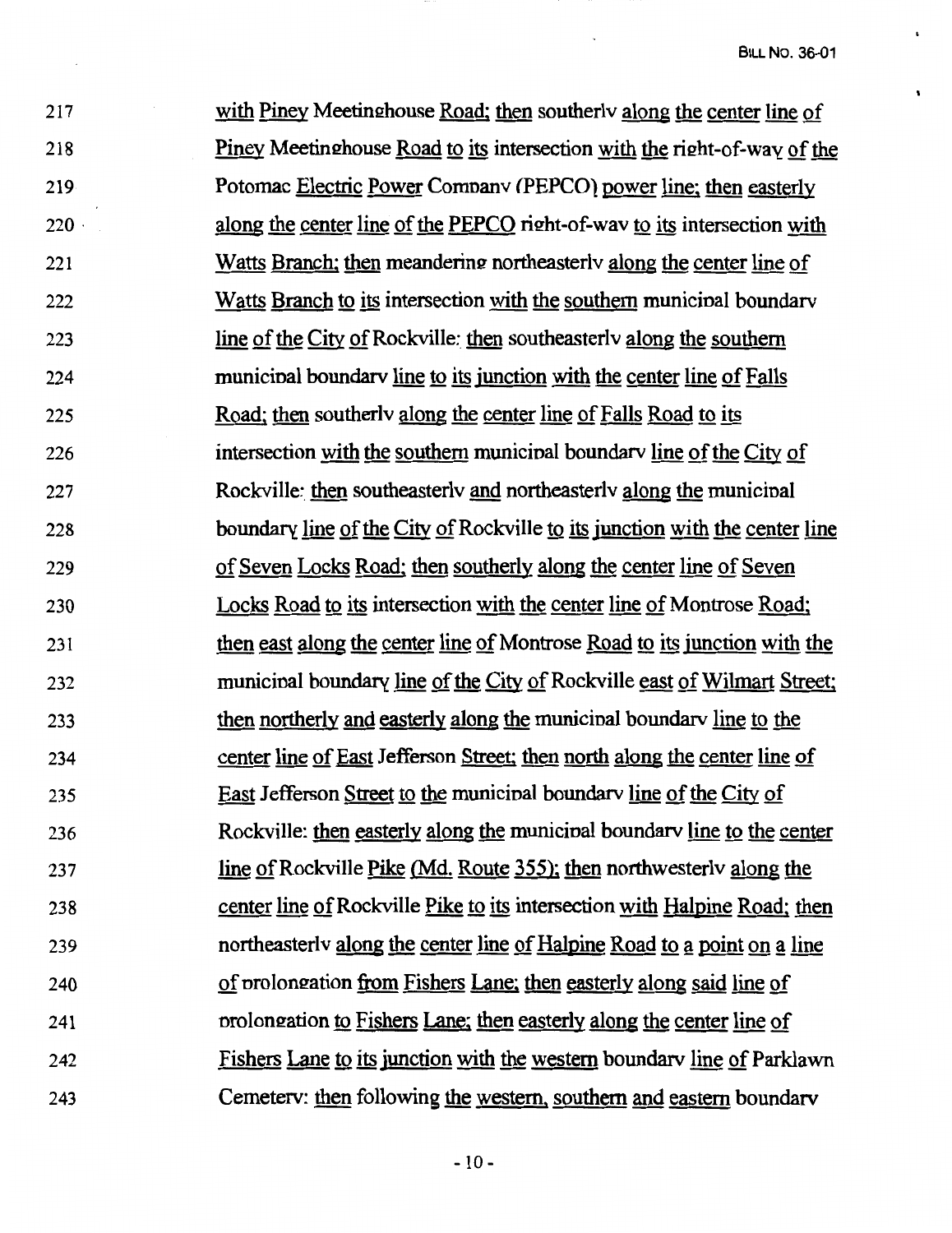| 244 | lines to the junction with the Rock Creek Park boundary line; then east,               |
|-----|----------------------------------------------------------------------------------------|
| 245 | south, and again east, along the Rock Creek Park boundary line, and                    |
| 246 | east on a line of prolongation from the Rock Creek Park boundary line                  |
| 247 | to Rock Creek at a point opposite to Edgebrook Road; then meandering                   |
| 248 | southeasterly along the center line of Rock Creek to its intersection with             |
| 249 | the boundary line of Montgomery County and the District of Columbia:                   |
| 250 | then southwest along said boundary line to its junction with the                       |
| 251 | boundary lines of Montgomery County, the District of Columbia and                      |
| 252 | Fairfax County, the point of beginning.                                                |
| 253 | The southwestern boundary of District 2 begins at the confluence<br><b>District 2:</b> |
| 254 | of Muddy Branch with the Potomac River; then continuing south along                    |
| 255 | a line of prolongation from Muddy Branch across the Potomac River                      |
| 256 | and circumscribing around the northwestern end of Watkins Island, to                   |
| 257 | <u>the boundary line of Montgomery County and Fairfax County; then</u>                 |
| 258 | northwesterly and northeasterly along said boundary line, continuing as                |
| 259 | the boundary line of Montgomery County and Loudoun County                              |
| 260 | (Virginia), to its junction with the boundary line of Montgomery County                |
| 261 | and Frederick County (Marvland): then northeast along said boundary                    |
| 262 | line, continuing as the boundary line of Montgomery County and                         |
| 263 | Carroll County (Marvland) to its convergence with the boundary line of                 |
| 264 | Montgomery County and Howard County (Marvland): then                                   |
| 265 | southwesterly and southeasterly along the boundary line of                             |
| 266 | Montgomery County and Howard County to its intersection with                           |
| 267 | Georgia Avenue (Md. Route 97); then southerly along the center line of                 |
| 268 | Georgia Avenue to the municipal boundary line of Brookeville: then                     |
| 269 | northerly, easterly and southerly along the municipal boundary to the                  |
| 270 | center line of Brighton Dam Road; then easterly and northeasterly along                |

 $\mathcal{J}=\mathcal{J}(\mathbf{r})$  , and the effective contract of the contract of the subset of the set of  $\mathcal{J}(\mathbf{r})$ 

 $\downarrow$ 

 $\overline{ }$ 

 $\frac{1}{2}$  ,  $\frac{1}{2}$ 

 $\ddot{\phantom{0}}$ 

- 11 -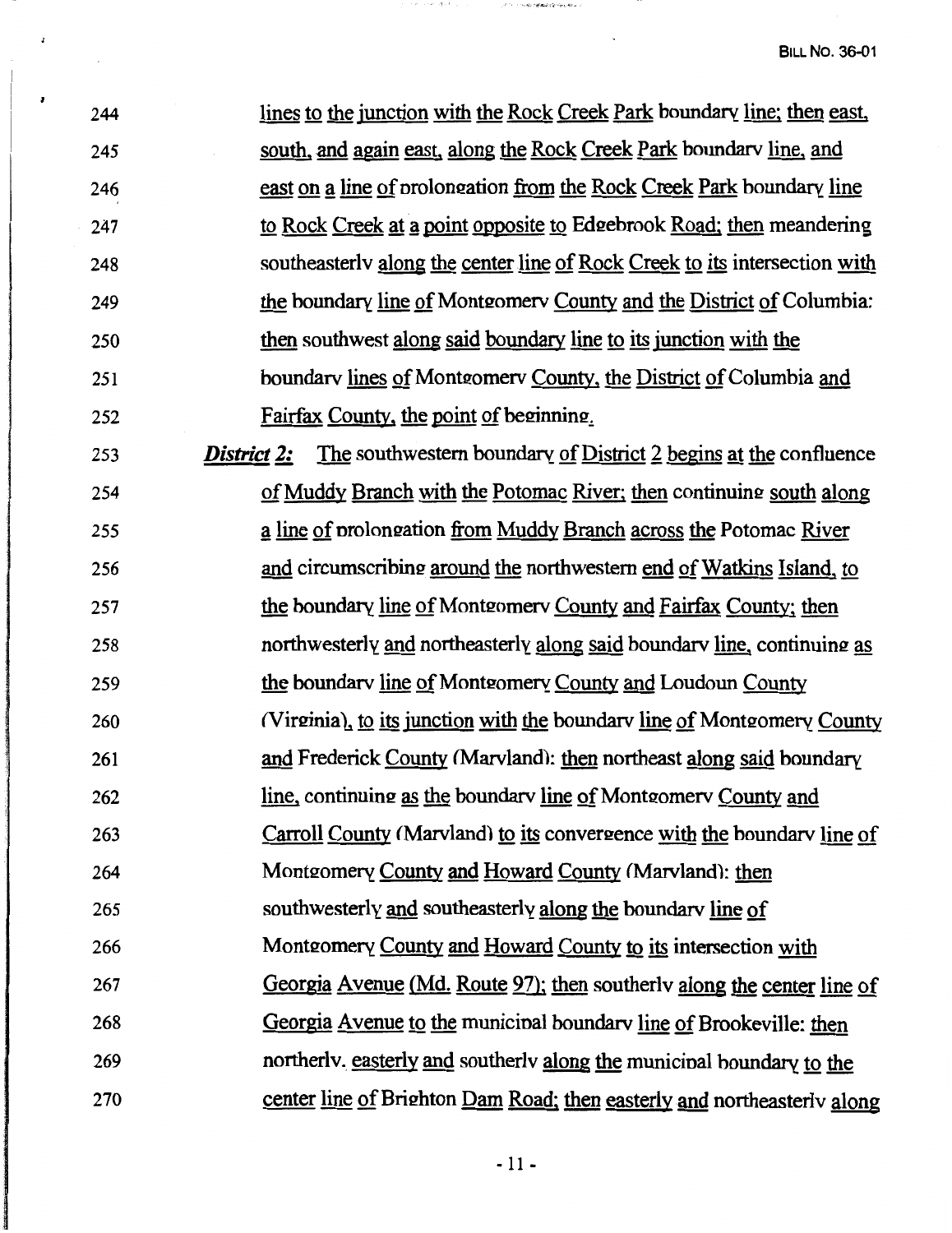$\sqrt{2}$ 

 $\mathbf{t}$ 

271 272 273 274. 275 276 277 278 279 280 281 282 283 284 285 286 287 288 289 290 291 292 293 294 295 296 297 the center line of Brighton Dam Road to its intersection with the center line of Hawlings River; then meandering southerly along the center line of Hawlings River to its intersection with the center line of Gold Mine Road; then northeasterlv along the center line of Gold Mine Road to its junction with the center line of New Hamnshire Avenue (Md. Route 650); then southeasterlv along the center line of New Hamnshire Avenue to its junction with the center line of Brooke Road; then southwest and southeast along the center line of Brooke Road to its intersection with the center line of Olnev-Sandv Spring Road (Md. Route 108); then southwest and northwest along the center line of Olnev-Sandv Spring Road to its junction with the center line of [[Doctor Bird Road (Md. Route 182); then southeasterlv along the center line of Doctor Bird Road to its immediate junction with Batchellors Forest II Old Raltimore Road; then south and westerly along the center line of [[Batchellors Forest]] Old Baltimore Road to its junction with the center line of Georgia Avenue; then [lnortherlyll southerlv along the center line of Georgia Avenue to its junction with the center line of Emory Lane; then westerly along the center line of Emory Lane to its junction with the center line of Cashell Road; then northwesterly along the center line of Cashell Road to its junction with the center line of Bowie Mill Road; then northeasterlv along the center line of Bowie Mill Road to its junction with the center line of Olnev-Lavtonsville Road (Md. Route 108); then northwesterly along the center line of Olney-Lavtonsville Road to its junction with the center line of Muncaster Road; then southwesterlv along the center line of Muncaster Road to its junction with the center line of Muncaster Mill Road (Md. Route 115); then northwesterly along the center line of Muncaster Mill Road, continuing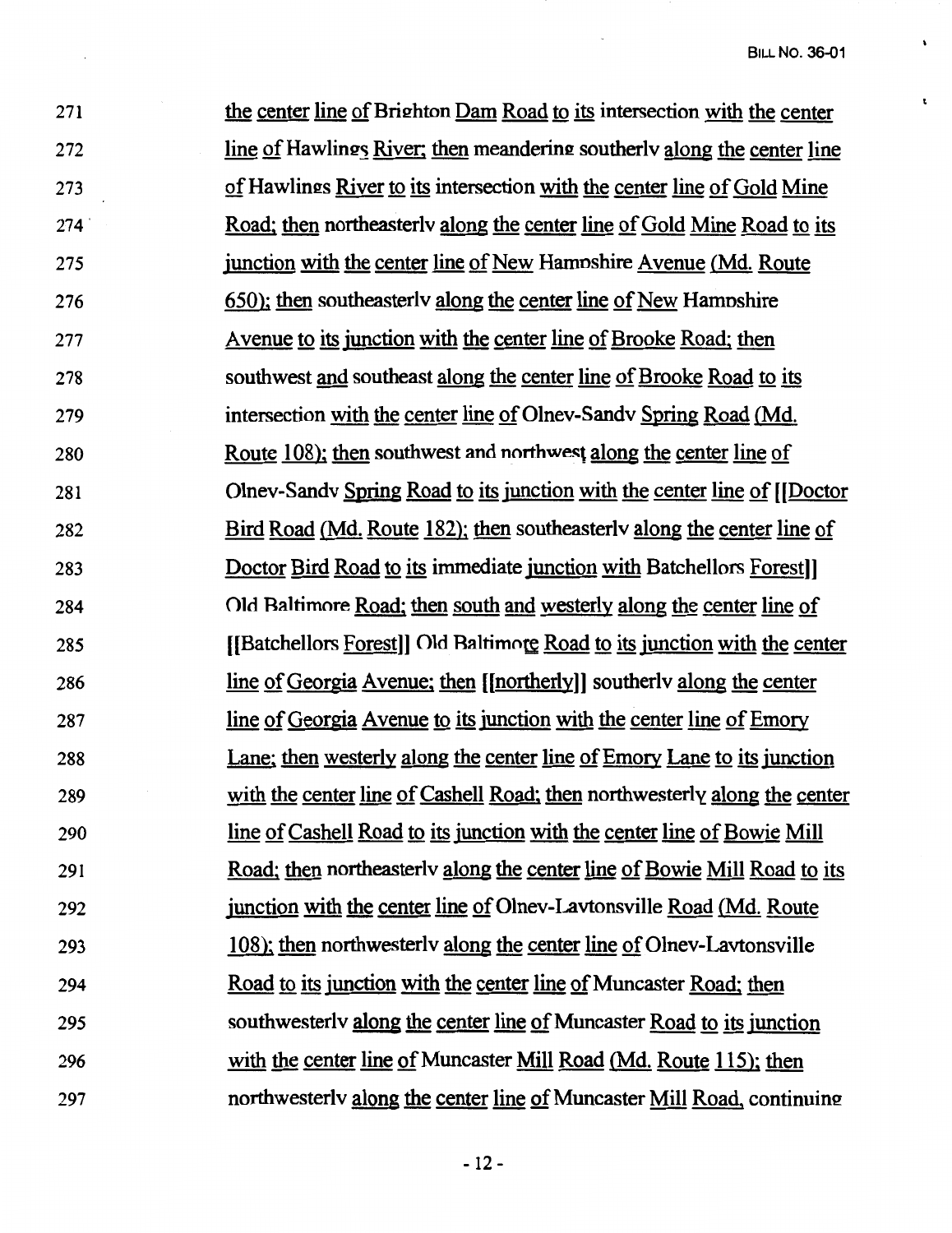$\frac{1}{298}$ 299 300 301 302 303 304 305 306 307 308 309 310 311 312 313 314 315 316 317 318 319 320 321 322 323 324 as Snouffer School Road at Woodfield Road {Md. Route 124), to its intersection with the center line of Goshen Road; then south along the center line of Goshen Road to its junction with the center line of Odend'hal Avenue; then westerly along the center line of Odend'hal A venue to its intersection with the southwest side of Lost Knife Road; then northwesterlv along the southwest side of Lost Knife Road to its junction with the center line of Montgomery Village Avenue; then southwesterly along the center line of Montgomery Village Avenue to its intersection with the municinal boundarv line of the City of Gaithersburg: then westerly, northerly, and northwesterly along the municinal boundarv line to its intersection with the center line of Watkins Mill Road; then northeasterly along the center line of Watkins Mill Road to its intersection with a northern municipal boundary line of the City of Gaithersburg: then northwesterly. southwesterly. westerly. southerly, and again northwesterly along the municipal boundary line to its intersection with the center line of Game Preserve Road; then southerlv along the center line of Game Preserve Road to its intersection with the center line of Frederick Road (Md. Route 355); then northwesterly along the center line of Frederick Road to its intersection with Great Seneca Creek; then meandering southwesterly along the center line of Great Seneca Creek to its intersection with the right-ofway of the Potomac Electric Power Company (PEPCO) power line; then southeasterly along the center line of the PEPCO right-of-way to its intersection with Darnestown Road (Md. Route 28); then southwesterly along the center line of Darnestown Road to its junction with the center line of Jones Lane; then southerly along the center line of Jones Lane to its junction with the center line of Turkey Foot Road;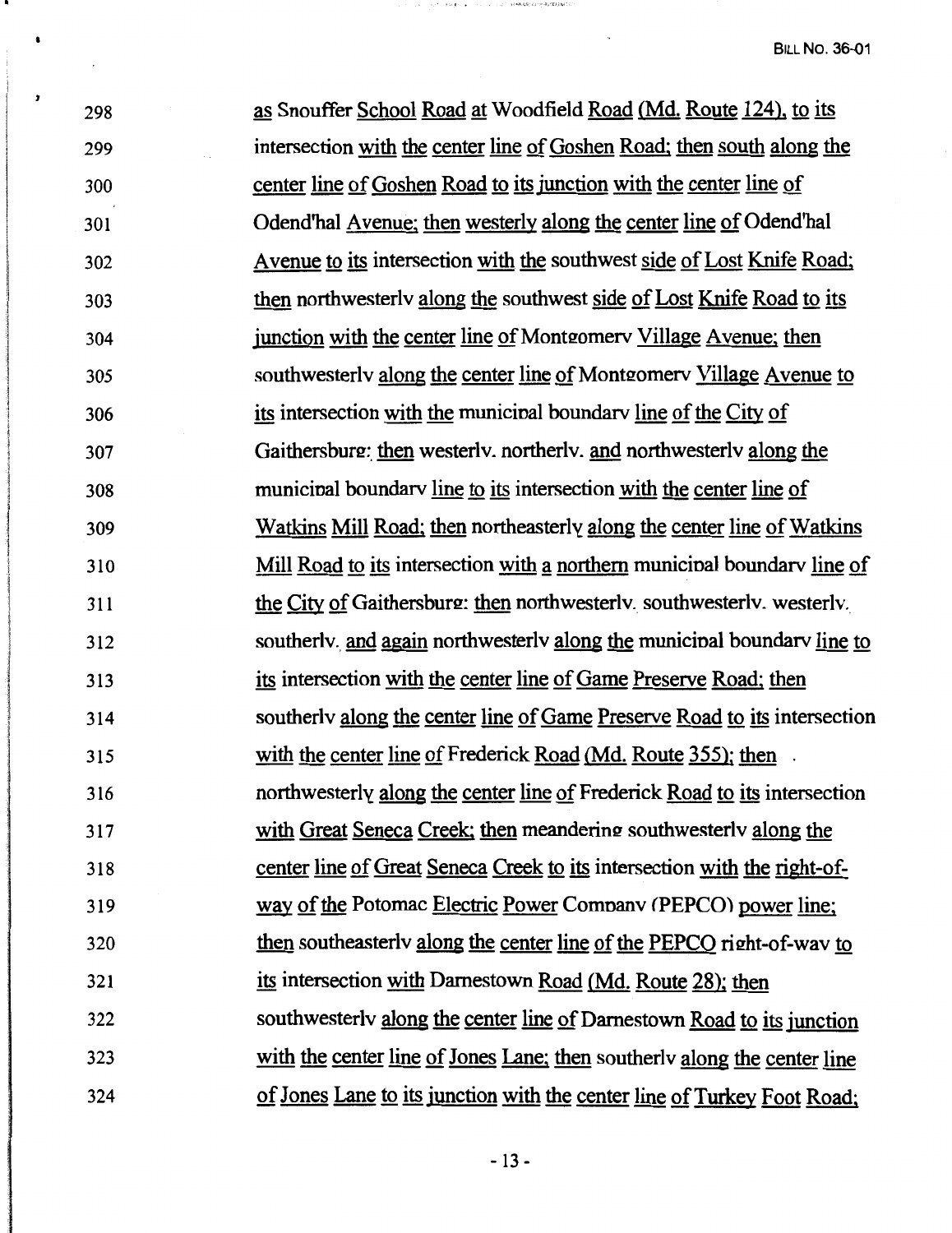$\mathbf{t}$ 

- 325 then southeasterlv along the center line of Turkey Foot Road to its 326 intersection with Muddy Branch; then meandering southwesterly along 327 the center line of Muddy Branch to its confluence with the Potomac 328 **River, the point of beginning.**
- <sup>329</sup>*District 3:* The southwestern boundarv of District J begins at the intersection 330 of Muddy Branch and Turkey Foot Road; then northwesterlv along the 331 center line of Turkey Foot Road to its junction with the center line of 332 Jones Lane; then northerlv along the center line of Jones Lane to its 333 junction with the center line of Darnestown Road (Md. Route 28); then 334 northeasterly along the center line of Darnestown Road to the right-of-335 way of the Potomac Electric Power Comnanv (PEPCO) power line; 336 then northwesterly along the center line of the PEPCO right-of-way to 337 its intersection with Great Seneca Creek; then meandering northeasterly 338 along the center line of Great Seneca Creek to its intersection with the 339 center line of Frederick Road {Md. Route 355); then southeasterlv along 340 the center line of Frederick Road to its intersection with the northern 341 municipal boundary line of the City of Gaithersburg: then northerly. 342 southeasterlv. again northerlv. easterly, again northeasterlv. and . 343 southeasterlv along the municinal boundarv line to its intersection with 344 the center line of Watkins Mill Road; then southwesterly along the 345 center line of Watkins Mill Road to its intersection with the northern 346 municipal boundary line of the City of Gaithersburg: then southeasterly, 347 southerlv. and westerly along said municinal boundarv line to its 348 intersection with the center line of Montgomery Village Avenue; then 349 northeasterly along the center line of Montgomery Village Avenue to its 350 junction with the southwest side of Lost Knife Road; then southeasterly 351 along the southwest side of Lost Knife Road to its junction with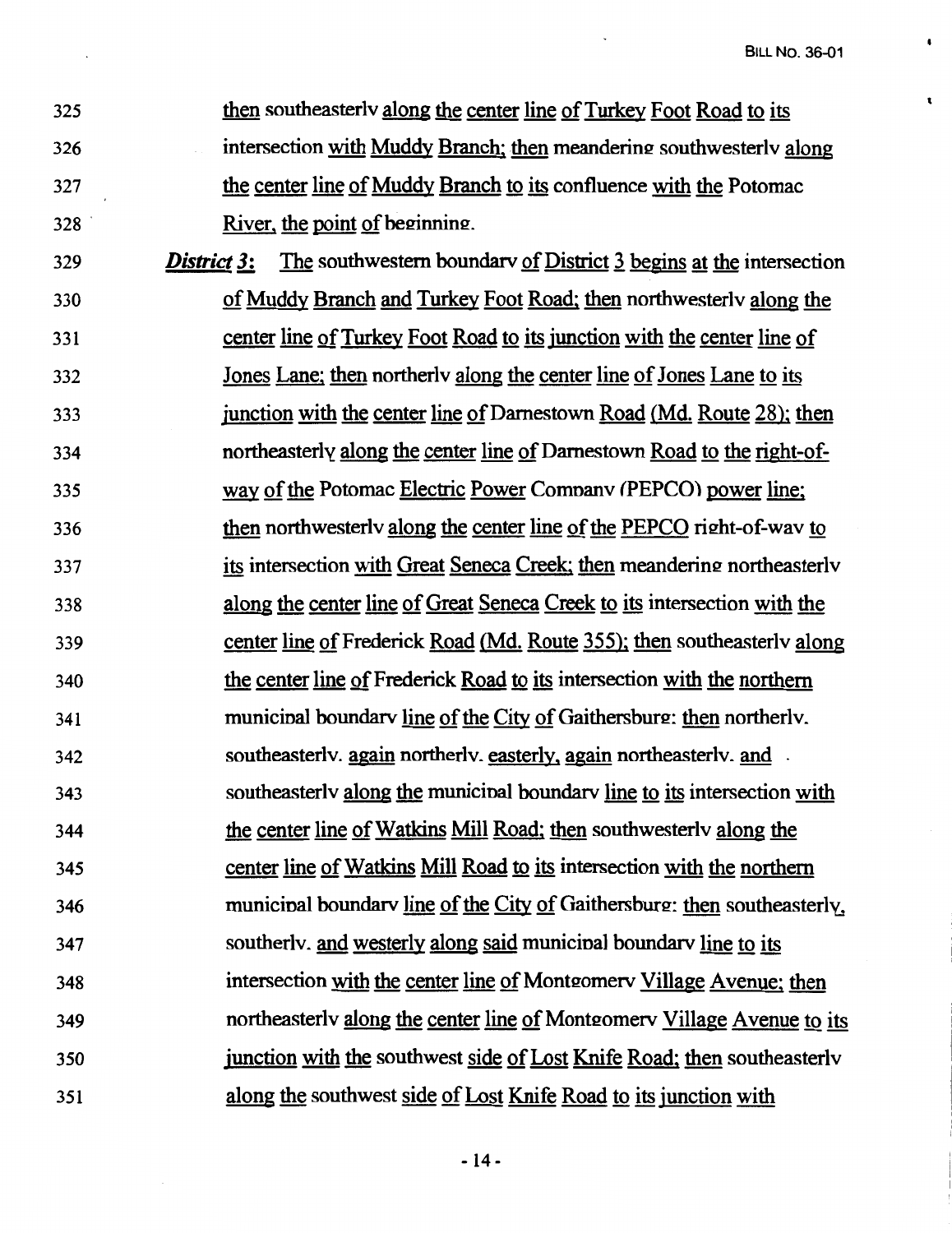$\frac{1}{352}$ 353 354 355 356 357 358 359 360 361 362 363 364 365 366 367  $\begin{array}{r} \n \stackrel{50}{\cancel{6}} \\
368 \\
\hline\n 369\n \end{array}$ I 369 370 371 372 373 374 375 376 377 378 Oden'hal Avenue; then easterly along the southern edge of Oden'hal A venue to its intersection with the center line of Goshen Road; then north along the center line of Goshen Road to its junction with the center line of Snouffer School Road; then southeasterlv along the center line of Snouffer School Road, continuing as Muncaster Mill Road (Md.) Route 115) at Woodfield Road (Md. Route 124), to the intersection of Muncaster Mill Road with the North Branch of Rock Creek; then meandering: southwesterlv along the center line of the North Branch of Rock Creek to its northeastern confluence with Lake Bernard Frank; then southwesterlv along the center line of Lake Bernard Frank to its southwestern confluence with the North Branch of Rock Creek; then meandering southwesterly along the center line of the North Branch of Rock Creek to its confluence with Rock Creek; then meandering southerly along the center line of Rock Creek to a point opposite to Edgebrook Road; then west along a line of prolongation from a southern boundary line of Rock Creek Regional Park, to that boundary line; then west, north, and again west to the eastern boundarv line of Parklawn Cemeterv: then following that boundary line westerly. southwesterly. northwesterlv. again westerlv. and again northwesterlv to its intersection with the center line of Fishers Lane; then westerly along the center line of Fishers Lane, and continuing along a line of prolongation from the center line of Fishers Lane to the center line of Halpine Road; then southwesterly along the center line of Halpine Road; then southwesterly along the center line of Halpine Road to its intersection with the center line of Rockville <u>Pike (Md. Route 355)</u>; then southeasterly along the center line of Rockville Pike to its intersection with the municipal<br>boundary line of the City of Rockville: then westerly along the

一天气 医细胞计 医人 海洋经济控制

i<br>List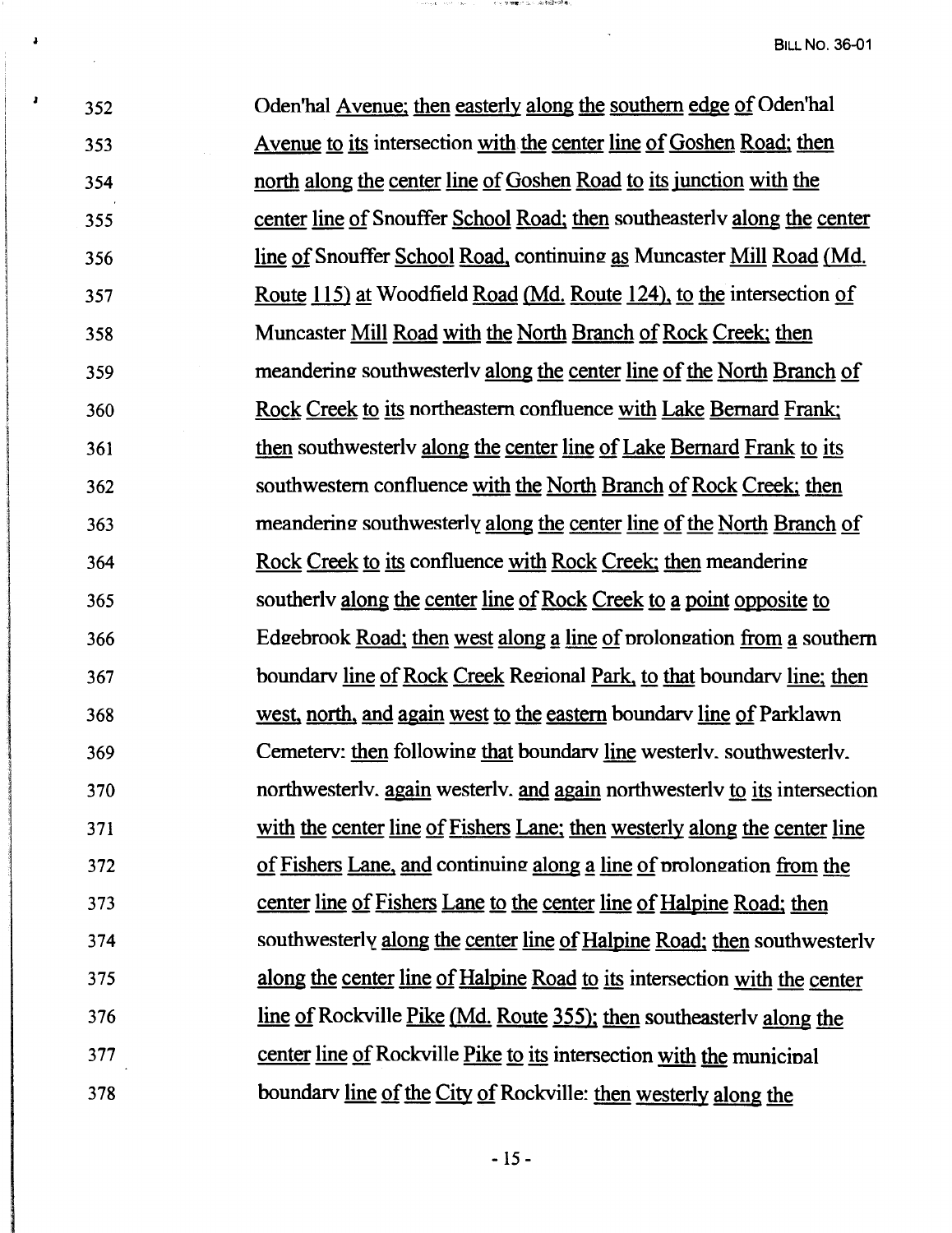$\ddot{\phantom{a}}$ 

 $\lambda$ 

 $\pmb{\mathcal{N}}$ 

| 380<br>south along the center line of East Jefferson Street to the municipal<br>381<br>boundary line of the City of Rockville: then westerly and southerly<br>along the municipal boundary line to its junction with the center line of<br>382<br>Montrose Road; then west along the center line of Montrose Road to its<br>383<br>intersection with the center line of Seven Locks Road; then northerly<br>384<br>along the center line of Seven Locks Road to the municipal boundary<br>385<br><u>line of the City of Rockville: then westerly along the municipal</u><br>386<br>boundary line to its intersection with the center line of Falls Road; then<br>387<br>northerly along the center line of Falls Road to its junction with the<br>388<br>municipal boundary line of the City of Rockville: then northwesterly<br>389<br>along the municipal boundary line to its intersection with the center line<br>390<br>of Watts Branch; then meandering southwesterly along the center line of<br>391<br>Watts Branch to its intersection with the Potomac Electric Power<br>392<br>Company (PEPCO) right-of-wav: then westerly along the PEPCO right-<br>393<br>of-way to its intersection with the center line of Piney Meetinghouse<br>394<br>Road; then northeasterly along the center line of Piney Meetinghouse<br>395<br><u>Road to its junction with the center line of Travilah Road; then</u><br>396<br>southwesterly along the center line of Travilah Road to its junction with<br>397<br>the center line of Turkey Foot Road; then westerly along the center line<br>398<br>of Turkey Foot Road to its intersection with Muddy Branch, the point of<br>399<br>beginning.<br>400<br>District 4<br>The southeastern boundary of District 4 begins at the intersection<br>401<br>of the boundary line of Montgomery County and Prince George's<br>402<br>County (Marvland) with Cherry Hill Road; then northwesterly along the<br>403<br>center line of Cherry Hill Road to Columbia Pike (U.S. Route 29); then<br>404 | 379 | municipal boundary line to the center line of East Jefferson Street; then |
|----------------------------------------------------------------------------------------------------------------------------------------------------------------------------------------------------------------------------------------------------------------------------------------------------------------------------------------------------------------------------------------------------------------------------------------------------------------------------------------------------------------------------------------------------------------------------------------------------------------------------------------------------------------------------------------------------------------------------------------------------------------------------------------------------------------------------------------------------------------------------------------------------------------------------------------------------------------------------------------------------------------------------------------------------------------------------------------------------------------------------------------------------------------------------------------------------------------------------------------------------------------------------------------------------------------------------------------------------------------------------------------------------------------------------------------------------------------------------------------------------------------------------------------------------------------------------------------------------------------------------------------------------------------------------------------------------------------------------------------------------------------------------------------------------------------------------------------------------------------------------------------------------------------------------------------------------------------------------------------------------------------------------------------|-----|---------------------------------------------------------------------------|
|                                                                                                                                                                                                                                                                                                                                                                                                                                                                                                                                                                                                                                                                                                                                                                                                                                                                                                                                                                                                                                                                                                                                                                                                                                                                                                                                                                                                                                                                                                                                                                                                                                                                                                                                                                                                                                                                                                                                                                                                                                        |     |                                                                           |
|                                                                                                                                                                                                                                                                                                                                                                                                                                                                                                                                                                                                                                                                                                                                                                                                                                                                                                                                                                                                                                                                                                                                                                                                                                                                                                                                                                                                                                                                                                                                                                                                                                                                                                                                                                                                                                                                                                                                                                                                                                        |     |                                                                           |
|                                                                                                                                                                                                                                                                                                                                                                                                                                                                                                                                                                                                                                                                                                                                                                                                                                                                                                                                                                                                                                                                                                                                                                                                                                                                                                                                                                                                                                                                                                                                                                                                                                                                                                                                                                                                                                                                                                                                                                                                                                        |     |                                                                           |
|                                                                                                                                                                                                                                                                                                                                                                                                                                                                                                                                                                                                                                                                                                                                                                                                                                                                                                                                                                                                                                                                                                                                                                                                                                                                                                                                                                                                                                                                                                                                                                                                                                                                                                                                                                                                                                                                                                                                                                                                                                        |     |                                                                           |
|                                                                                                                                                                                                                                                                                                                                                                                                                                                                                                                                                                                                                                                                                                                                                                                                                                                                                                                                                                                                                                                                                                                                                                                                                                                                                                                                                                                                                                                                                                                                                                                                                                                                                                                                                                                                                                                                                                                                                                                                                                        |     |                                                                           |
|                                                                                                                                                                                                                                                                                                                                                                                                                                                                                                                                                                                                                                                                                                                                                                                                                                                                                                                                                                                                                                                                                                                                                                                                                                                                                                                                                                                                                                                                                                                                                                                                                                                                                                                                                                                                                                                                                                                                                                                                                                        |     |                                                                           |
|                                                                                                                                                                                                                                                                                                                                                                                                                                                                                                                                                                                                                                                                                                                                                                                                                                                                                                                                                                                                                                                                                                                                                                                                                                                                                                                                                                                                                                                                                                                                                                                                                                                                                                                                                                                                                                                                                                                                                                                                                                        |     |                                                                           |
|                                                                                                                                                                                                                                                                                                                                                                                                                                                                                                                                                                                                                                                                                                                                                                                                                                                                                                                                                                                                                                                                                                                                                                                                                                                                                                                                                                                                                                                                                                                                                                                                                                                                                                                                                                                                                                                                                                                                                                                                                                        |     |                                                                           |
|                                                                                                                                                                                                                                                                                                                                                                                                                                                                                                                                                                                                                                                                                                                                                                                                                                                                                                                                                                                                                                                                                                                                                                                                                                                                                                                                                                                                                                                                                                                                                                                                                                                                                                                                                                                                                                                                                                                                                                                                                                        |     |                                                                           |
|                                                                                                                                                                                                                                                                                                                                                                                                                                                                                                                                                                                                                                                                                                                                                                                                                                                                                                                                                                                                                                                                                                                                                                                                                                                                                                                                                                                                                                                                                                                                                                                                                                                                                                                                                                                                                                                                                                                                                                                                                                        |     |                                                                           |
|                                                                                                                                                                                                                                                                                                                                                                                                                                                                                                                                                                                                                                                                                                                                                                                                                                                                                                                                                                                                                                                                                                                                                                                                                                                                                                                                                                                                                                                                                                                                                                                                                                                                                                                                                                                                                                                                                                                                                                                                                                        |     |                                                                           |
|                                                                                                                                                                                                                                                                                                                                                                                                                                                                                                                                                                                                                                                                                                                                                                                                                                                                                                                                                                                                                                                                                                                                                                                                                                                                                                                                                                                                                                                                                                                                                                                                                                                                                                                                                                                                                                                                                                                                                                                                                                        |     |                                                                           |
|                                                                                                                                                                                                                                                                                                                                                                                                                                                                                                                                                                                                                                                                                                                                                                                                                                                                                                                                                                                                                                                                                                                                                                                                                                                                                                                                                                                                                                                                                                                                                                                                                                                                                                                                                                                                                                                                                                                                                                                                                                        |     |                                                                           |
|                                                                                                                                                                                                                                                                                                                                                                                                                                                                                                                                                                                                                                                                                                                                                                                                                                                                                                                                                                                                                                                                                                                                                                                                                                                                                                                                                                                                                                                                                                                                                                                                                                                                                                                                                                                                                                                                                                                                                                                                                                        |     |                                                                           |
|                                                                                                                                                                                                                                                                                                                                                                                                                                                                                                                                                                                                                                                                                                                                                                                                                                                                                                                                                                                                                                                                                                                                                                                                                                                                                                                                                                                                                                                                                                                                                                                                                                                                                                                                                                                                                                                                                                                                                                                                                                        |     |                                                                           |
|                                                                                                                                                                                                                                                                                                                                                                                                                                                                                                                                                                                                                                                                                                                                                                                                                                                                                                                                                                                                                                                                                                                                                                                                                                                                                                                                                                                                                                                                                                                                                                                                                                                                                                                                                                                                                                                                                                                                                                                                                                        |     |                                                                           |
|                                                                                                                                                                                                                                                                                                                                                                                                                                                                                                                                                                                                                                                                                                                                                                                                                                                                                                                                                                                                                                                                                                                                                                                                                                                                                                                                                                                                                                                                                                                                                                                                                                                                                                                                                                                                                                                                                                                                                                                                                                        |     |                                                                           |
|                                                                                                                                                                                                                                                                                                                                                                                                                                                                                                                                                                                                                                                                                                                                                                                                                                                                                                                                                                                                                                                                                                                                                                                                                                                                                                                                                                                                                                                                                                                                                                                                                                                                                                                                                                                                                                                                                                                                                                                                                                        |     |                                                                           |
|                                                                                                                                                                                                                                                                                                                                                                                                                                                                                                                                                                                                                                                                                                                                                                                                                                                                                                                                                                                                                                                                                                                                                                                                                                                                                                                                                                                                                                                                                                                                                                                                                                                                                                                                                                                                                                                                                                                                                                                                                                        |     |                                                                           |
|                                                                                                                                                                                                                                                                                                                                                                                                                                                                                                                                                                                                                                                                                                                                                                                                                                                                                                                                                                                                                                                                                                                                                                                                                                                                                                                                                                                                                                                                                                                                                                                                                                                                                                                                                                                                                                                                                                                                                                                                                                        |     |                                                                           |
|                                                                                                                                                                                                                                                                                                                                                                                                                                                                                                                                                                                                                                                                                                                                                                                                                                                                                                                                                                                                                                                                                                                                                                                                                                                                                                                                                                                                                                                                                                                                                                                                                                                                                                                                                                                                                                                                                                                                                                                                                                        |     |                                                                           |
|                                                                                                                                                                                                                                                                                                                                                                                                                                                                                                                                                                                                                                                                                                                                                                                                                                                                                                                                                                                                                                                                                                                                                                                                                                                                                                                                                                                                                                                                                                                                                                                                                                                                                                                                                                                                                                                                                                                                                                                                                                        |     |                                                                           |
|                                                                                                                                                                                                                                                                                                                                                                                                                                                                                                                                                                                                                                                                                                                                                                                                                                                                                                                                                                                                                                                                                                                                                                                                                                                                                                                                                                                                                                                                                                                                                                                                                                                                                                                                                                                                                                                                                                                                                                                                                                        |     |                                                                           |
|                                                                                                                                                                                                                                                                                                                                                                                                                                                                                                                                                                                                                                                                                                                                                                                                                                                                                                                                                                                                                                                                                                                                                                                                                                                                                                                                                                                                                                                                                                                                                                                                                                                                                                                                                                                                                                                                                                                                                                                                                                        |     |                                                                           |
|                                                                                                                                                                                                                                                                                                                                                                                                                                                                                                                                                                                                                                                                                                                                                                                                                                                                                                                                                                                                                                                                                                                                                                                                                                                                                                                                                                                                                                                                                                                                                                                                                                                                                                                                                                                                                                                                                                                                                                                                                                        |     |                                                                           |

 $\ddot{\phantom{0}}$ 

405 southwesterly along the center line of Columbia Pike, continuing as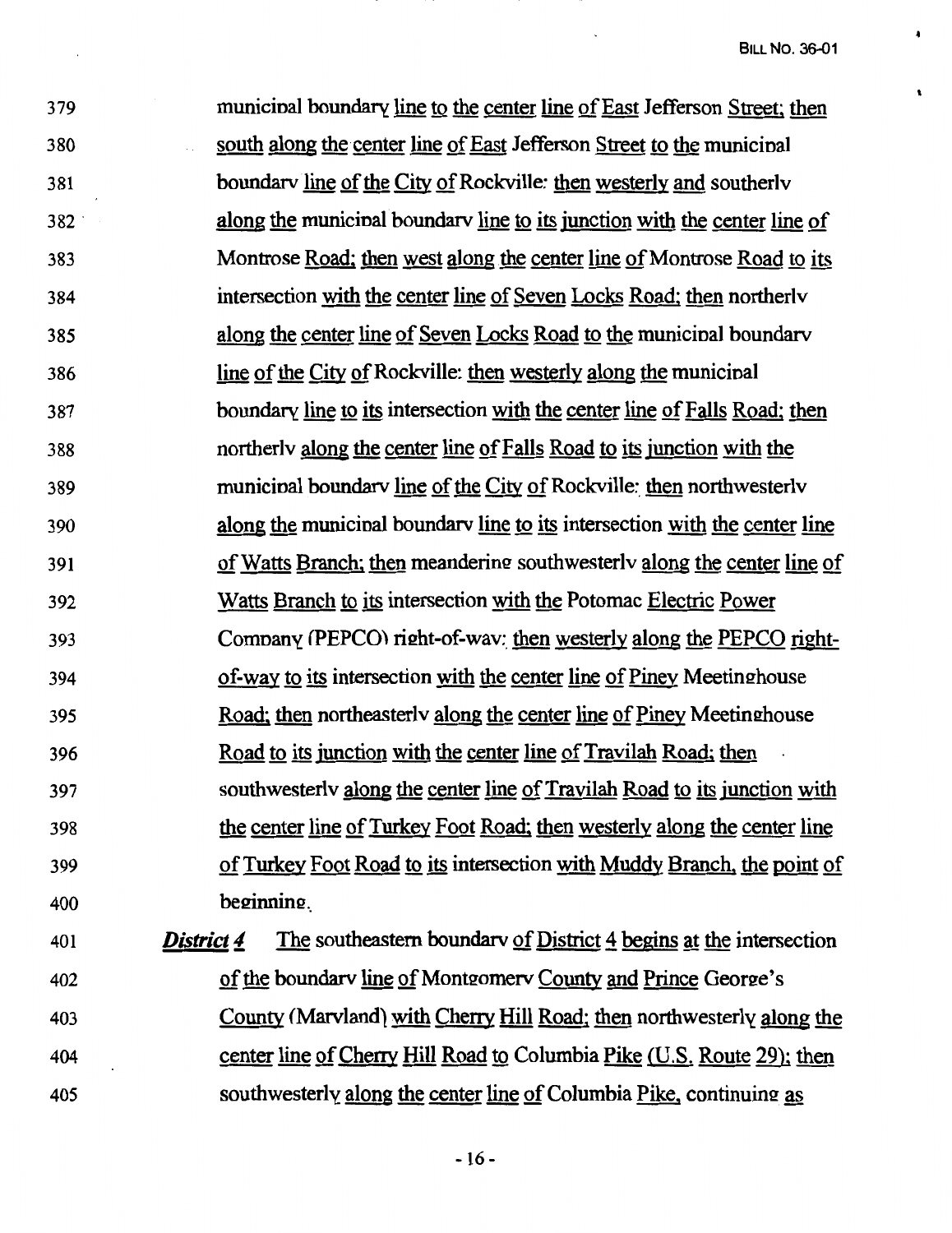| 406 | Colesville Road (U.S. Route 29) at Northwest Branch, to the                    |
|-----|--------------------------------------------------------------------------------|
| 407 | intersection of Colesville Road and University Boulevard West (Md.             |
| 408 | <u>Route 193); then northwesterly along the center line of</u> University      |
| 409 | Boulevard West to its junction with the center line of Arcola Avenue:          |
| 410 | then northwesterly along the center line of Arcola Avenue to its junction      |
| 411 | with the eastern boundary line of Wheaton Regional Park; then                  |
| 412 | northerly, easterly, northeasterly, again easterly, northerly and              |
| 413 | northeasterly along the park boundary line to its intersection with the        |
| 414 | center line of Randolph Road; then southwesterly along the center line         |
| 415 | of Randolph Road to its intersection with the center line of Connecticut       |
| 416 | <u>Avenue (Md. Route 185); then</u> southerly along the center line of         |
| 417 | Connecticut Avenue to its intersection with the center line of Veirs Mill      |
| 418 | <u>Road (Md. Route 586); then northwesterly along the center line of Veirs</u> |
| 419 | Mill Road to its intersection with Rock Creek; then meandering                 |
| 420 | northerly along the center line of Rock Creek to its junction with the         |
| 421 | North Branch of Rock Creek; then meandering northeasterly along the            |
| 422 | center line of the North Branch of Rock Creek to it southwestern               |
| 423 | confluence with Lake Bernard Frank; then northeasterly along the               |
| 424 | center line of Lake Bernard Frank to its northeastern confluence with          |
| 425 | the North Branch of Rock Creek; then meandering northeasterly along            |
| 426 | the center line of the North Branch of Rock Creek to its intersection          |
| 427 | with Muncaster Mill Road (Md. Route 115); then northwesterly along             |
| 428 | the center line of Muncaster Mill Road to its junction with the center         |
| 429 | line of Muncaster Road; then northeasterly along the center line of            |
| 430 | Muncaster Road to its junction with the center line of Olney-                  |
| 431 | Lavtonsville Road (Md. Route 108); then southeasterly along the center         |
| 432 | line of Olnev-Lavtonsville Road to its junction with the center line of        |

人物的人 化树脂树脂

THE DUMESTIC CONTRACTOR WAS

**J** 

 $\ddot{ }$ 

- 17 -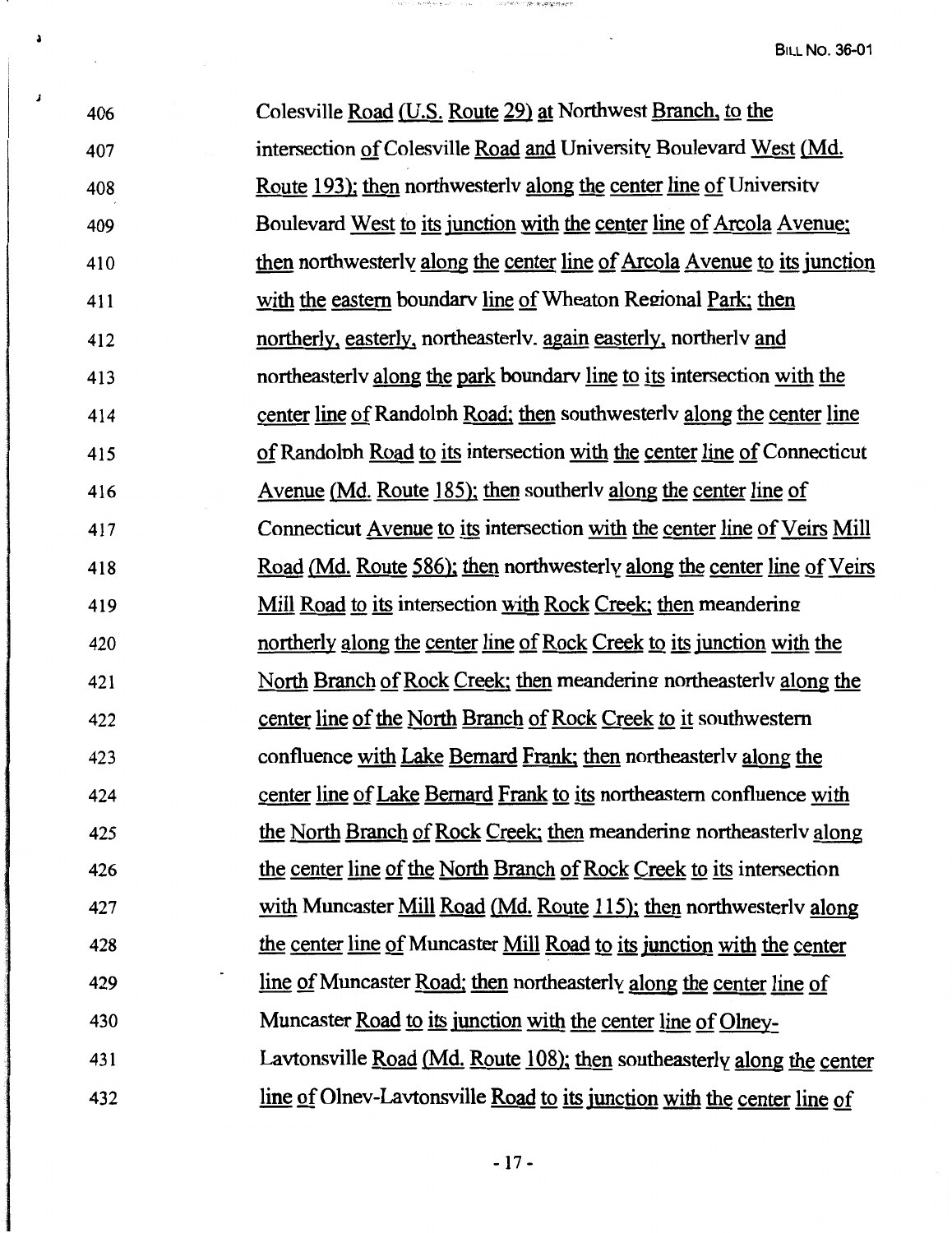$\pmb{\mathcal{L}}$ 

 $\mathbf{r}$ 

433 434 435 436 437 438 439 440 441 442 443 444 445 446 447 448 449 450 451 452 453 454 455 456 457 458 459 Bowie Mill Road; then southwesterlv along the center line of Bowie Mill Road to its junction with the center line of Cashell Road; then southeasterlv along the center line of Cashell Road to its junction with the center line of Emory Lane; then easterly along the center line of Emory Lane to its intersection with the center line of Georgia Avenue (Md. Route 97): then [[southerlv]] northerlv along the center line of Georgia A venue to its intersection with the center line [[Batchellors Forest]] of Old Raltimore Road; then easterly and northerlv along the center line of [[Batchellors Forest]) Old Raltimore Road to its junction with the center line of [[Doctor Bird Road (Md. Route 182); then northwesterlv along the center line of Doctor Bird Road to its junction with the center line of *I* Olnev-Sandy Spring Road; then southeasterly and northeasterlv along the center line of Olnev-Sandv Spring Road to its junction with the center line of Brooke Road; then northwesterlv and northeasterlv along the center line of Brooke Road to its junction with the center line of New Hamnshire Avenue (Md. Route 650); then northwesterlv along the center line of New Hamnshire A venue to its junction with the center line of Gold Mine Road; then southwesterlv along the center line of Gold Mine Road to its intersection with the center line of Hawlings River; then meandering northerly along the center line of Hawlings River to its intersection with Brighton Dam Road; then southwesterly and westerly along the center line of Brighton Dam Road to its junction with the municipal boundary line of Brookeville: then northerly, westerly, and southerly along the municinal boundarv line to its intersection with Georgia A venue; then northerly along the center line of Georgia A venue to its intersection with the boundary line of Montgomery County and Howard County; then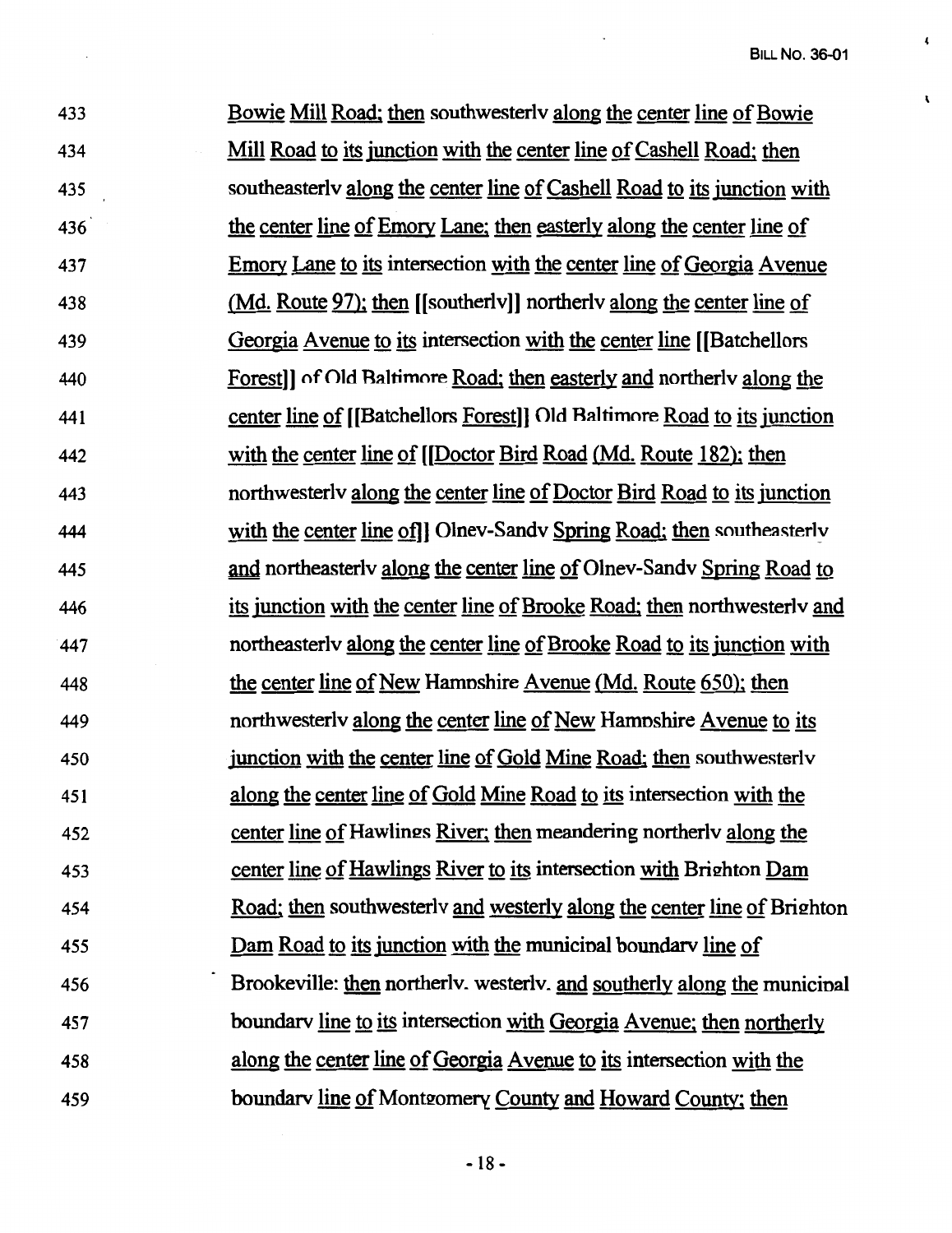| J | 460 | southeasterly along said boundary line to its junction with the boundary         |
|---|-----|----------------------------------------------------------------------------------|
|   | 461 | <u>line of</u> Montgomery County and Prince George's County; then                |
|   | 462 | southwesterly along said boundary line to its intersection with Cherry           |
|   | 463 | Hill Road, the point of beginning.                                               |
|   | 464 | The southern boundary of District 5 begins at the junction of the<br>District 5: |
|   | 465 | boundary lines of Montgomery County, Prince George's County, and                 |
|   | 466 | the District of Columbia: then northwest along the boundary line of              |
|   | 467 | Montgomery County and the District of Columbia to the northernmost               |
|   | 468 | apex of the District of Columbia: then southwest along said boundary             |
|   | 469 | line to its intersection with Rock Creek; then meandering westerly and           |
|   | 470 | northwesterly along the center line of Rock Creek to its intersection            |
|   | 471 | with Veirs Mill Road (Md. Route 586); then southeast along the center            |
|   | 472 | <u>line of Veirs Mill Road to its</u> intersection with the center line of       |
|   | 473 | Connecticut <u>Avenue</u> (Md. Route 185); then northerly along the center       |
|   | 474 | <u>line of Connecticut Avenue to its</u> intersection with the center line of    |
|   | 475 | Randolph Road; then northeasterly along the center line of Randolph              |
|   | 476 | Road to its junction with the eastern boundary line of Wheaton Regional          |
|   | 477 | Park; then southeasterly, southerly, westerly, southwesterly, again              |
|   | 478 | westerly. and again southerly along that boundary line to its junction           |
|   | 479 | with Arcola Avenue; then southeasterly along the center line of Arcola           |
|   | 480 | Avenue to its junction with the center line of University Boulevard              |
|   | 481 | West (Md. Route 193); then southeasterly along the center line of                |
|   | 482 | University Boulevard West to its intersection with the center line of            |
|   | 483 | Colesville Road (U.S. Route 29); then northeasterly along the center             |
|   | 484 | line of Colesville Road, continuing as Columbia Pike (U.S. Route 29) at          |
|   | 485 | Northwest Branch, to its intersection with the center line of Cherry Hill        |
|   | 486 | Road; then southeasterly along the center line of Cherry Hill Road to its        |
|   |     |                                                                                  |

 $\mathcal{A}^{\mathcal{A}}$  is the state of the  $\mathcal{A}^{\mathcal{A}}$  ,  $\mathcal{A}^{\mathcal{A}}$  ,  $\mathcal{A}^{\mathcal{A}}$  ,  $\mathcal{A}^{\mathcal{A}}$ 

 $\epsilon = \epsilon \tau = \epsilon/2$ 

 $\overline{a}$ 

٠

 $\mathbf{I}$ 

 $\ddot{\phantom{0}}$ 

- 19 -